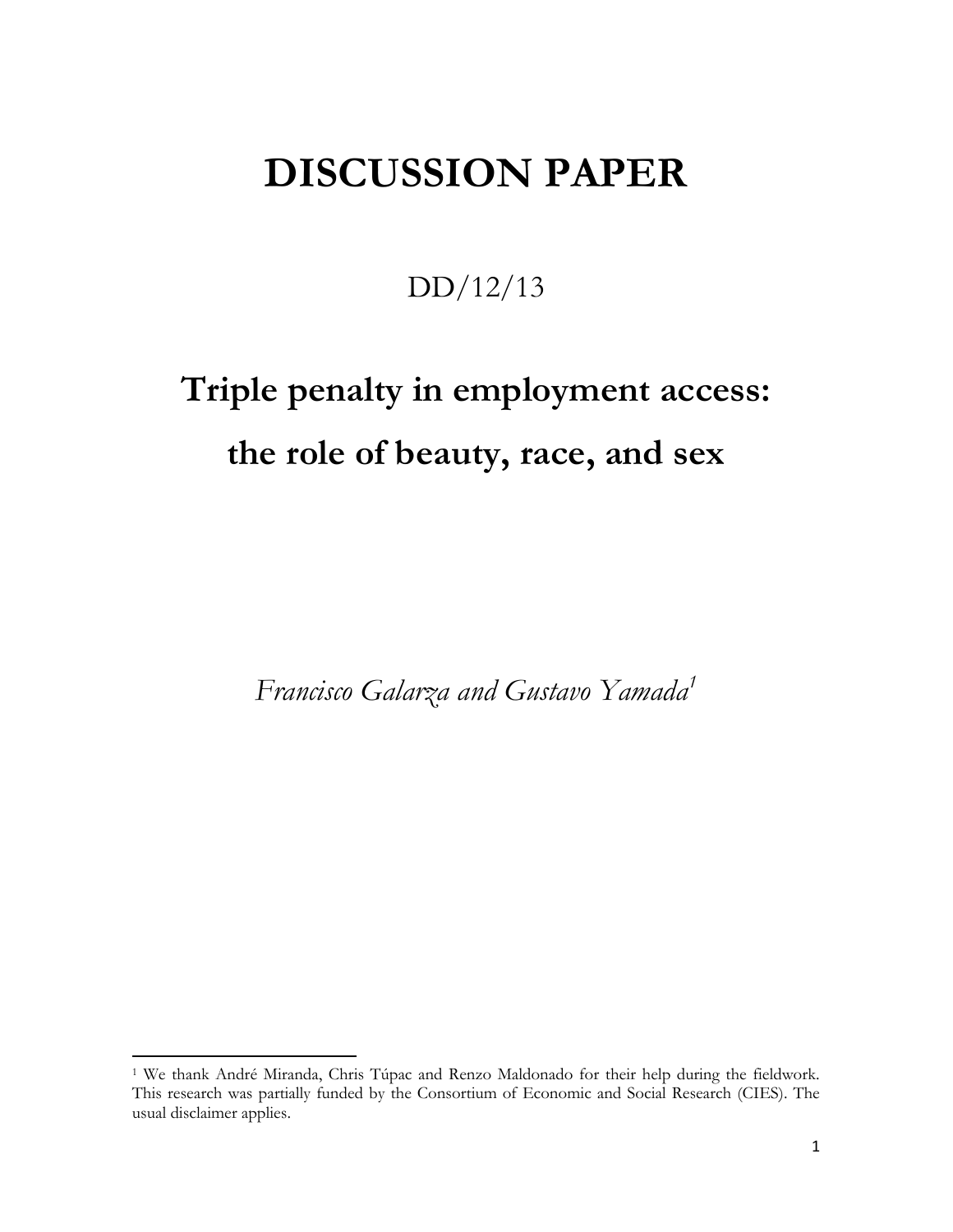

© 2012 Centro de Investigación de la Universidad del Pacífico DD/12/13

**Discussion Paper**

#### **Triple penalty in employment access: the role of beauty, race, and sex**

**Francisco Galarza and Gustavo Yamada**

December 2012

#### **Abstract**

We investigate the role of physical appearance, in addition to race and sex, in the rate of discrimination observed in the labour market of Lima. Our experimental design allows us to disentangle the effect of each of those three variables on the callback rates received by our fictitious job candidates. Since we are controlling for variables that are important in the selection process (mainly, education and job experience), our results provide better indicators of discrimination than the ones we could obtain through the econometric analysis of observational data. We find that discrimination based on looks is greater than that based on race or sex. The first two types of discrimination are in professional and unskilled jobs.

*Keywords*: Discrimination – Labor Market – Sex – Race – Surnames – Beauty

Authors' emails: galarza fb@up.edu.pe y yamada ga@up.edu.pe

The views expressed herein are solely those of the authors and do not necessarily reflect those of the Universidad del Pacifico's Research Center (Centro de Investigación de la Universidad del Pacífico).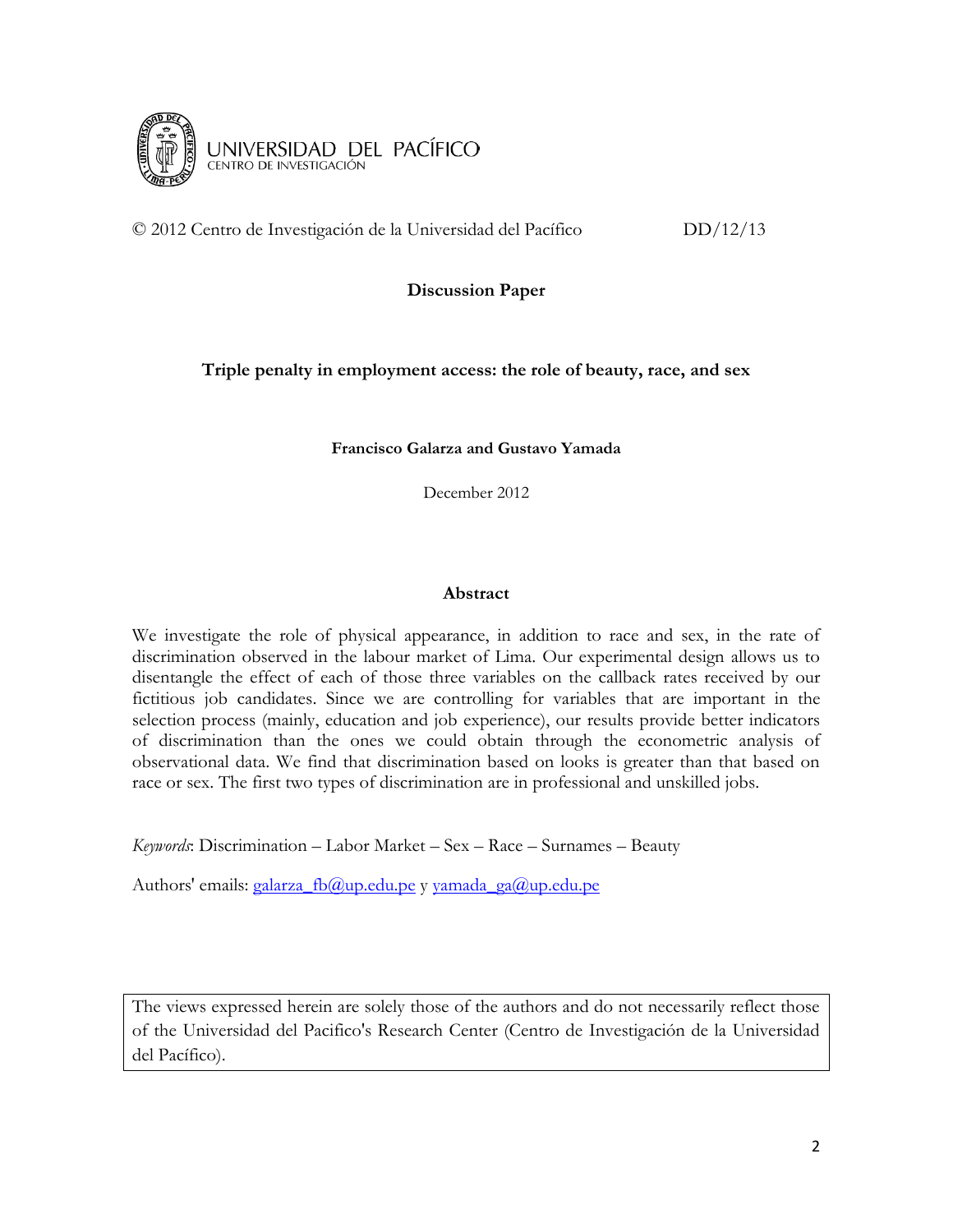## Content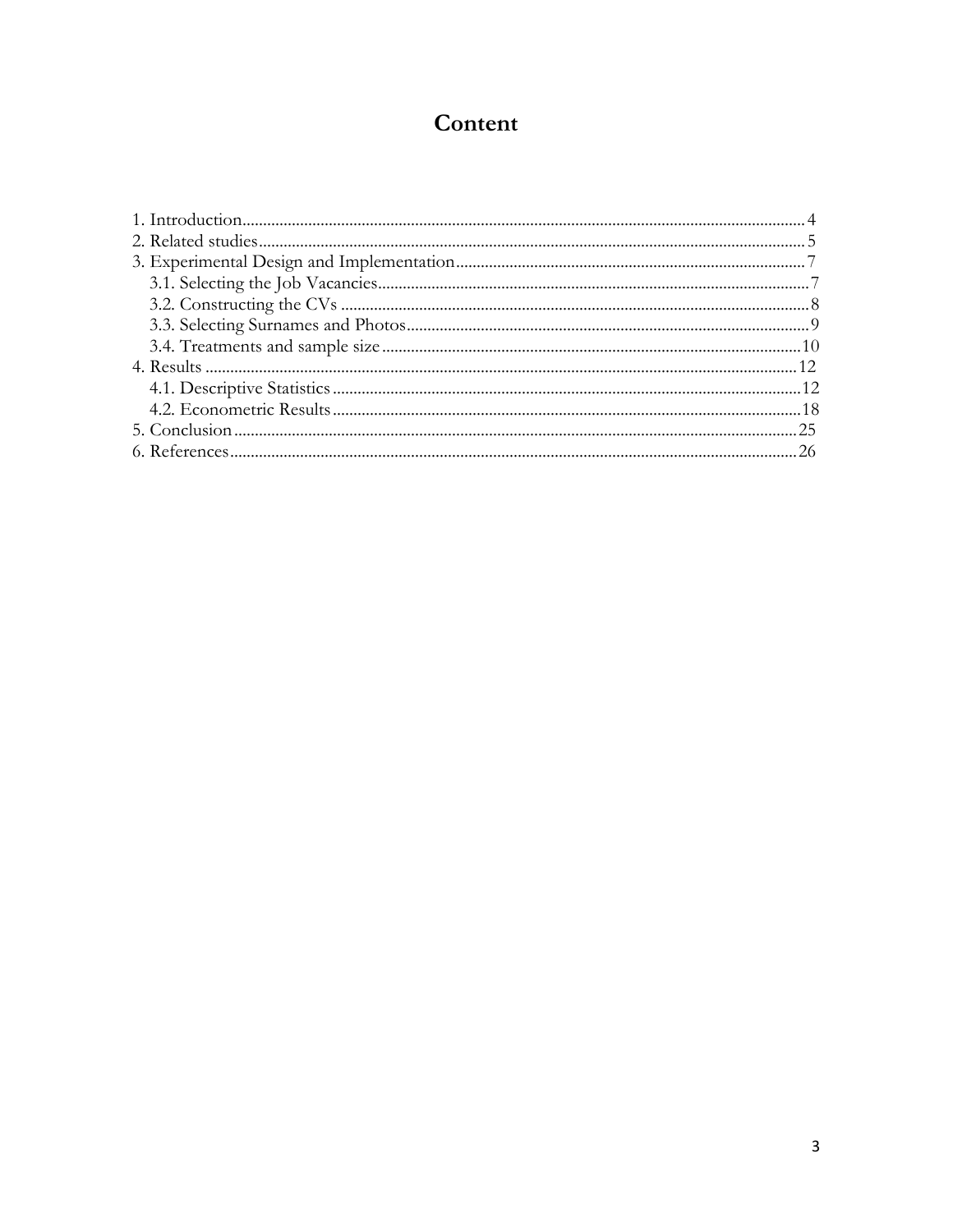#### **1. Introduction**

Perhaps as early as in the childhood, we begin to form our perception of human beauty (Langlois and Roggman 1990). While this perception may change over the years, as a result of cultural factors and the influence of the media, the fact is that most people invest some of their time on grooming before starting their daily tasks. In the case of the United States, an average husband spends thirty-two minutes washing, dressing and grooming, while an average wife takes about forty minutes (Hamermesh 2011). While these figures are not necessarily applicable to other societies, it does raise the question of whether beauty pays off.

In the economic sphere, the benefits beautiful persons may get are primarily related to their labor market returns. Again for the U.S., Hamermesh (2011) shows that attractive men (women) earn, on average, wages that are 17% (12%) higher than those who are unattractive, controlling for a variety of factors that can affect earnings (primarily, education and experience). These figures include a "beauty premium" (results for beautiful people, compared to an average-looking people) of 4% and 8%, and an "ugliness penalty" of -13% and -4%, respectively.

In addition to the higher earnings received by attractive people in the US, compared to unattractive people with similar qualifications, studies from Israel and Argentina show that attractive people also receive more callbacks than homely-looking ones, as reported by López et al. (2013) and Ruffle and Shtudiner (2010).

In an increasingly demanding job market, where experience and education play an important role, recruiters have to choose the candidates who would best fit the job requirements. If two job applicants had similar educational background and work experience (i.e., similar human capital), who should be called? In the absence of any particular preference for other attributes unrelated to the candidate's productivity, economic theory predicts that both should have the same chance of receiving a call from the recruiter.

However, such an ideal result this does not always hold in reality, as reported by Galarza and Yamada (2012) for the case of Lima. Using an experimental methodology, the authors found that a white person receives almost twice as many callbacks as a Quechua person with similar human capital, and that male candidates are preferred to females. However, this study does not properly control for the level of physical appearance of the job applicants.

In this paper, we investigate the role of physical appearance, in addition to race and sex, in the observed rate of discrimination in the labor market of Lima, Peru. In that sense, our study builds upon the work by Galarza and Yamada (2012), and expands the analysis by López et al. (2013) and Ruffle and Shtudiner (2010). Our results provide novel information about the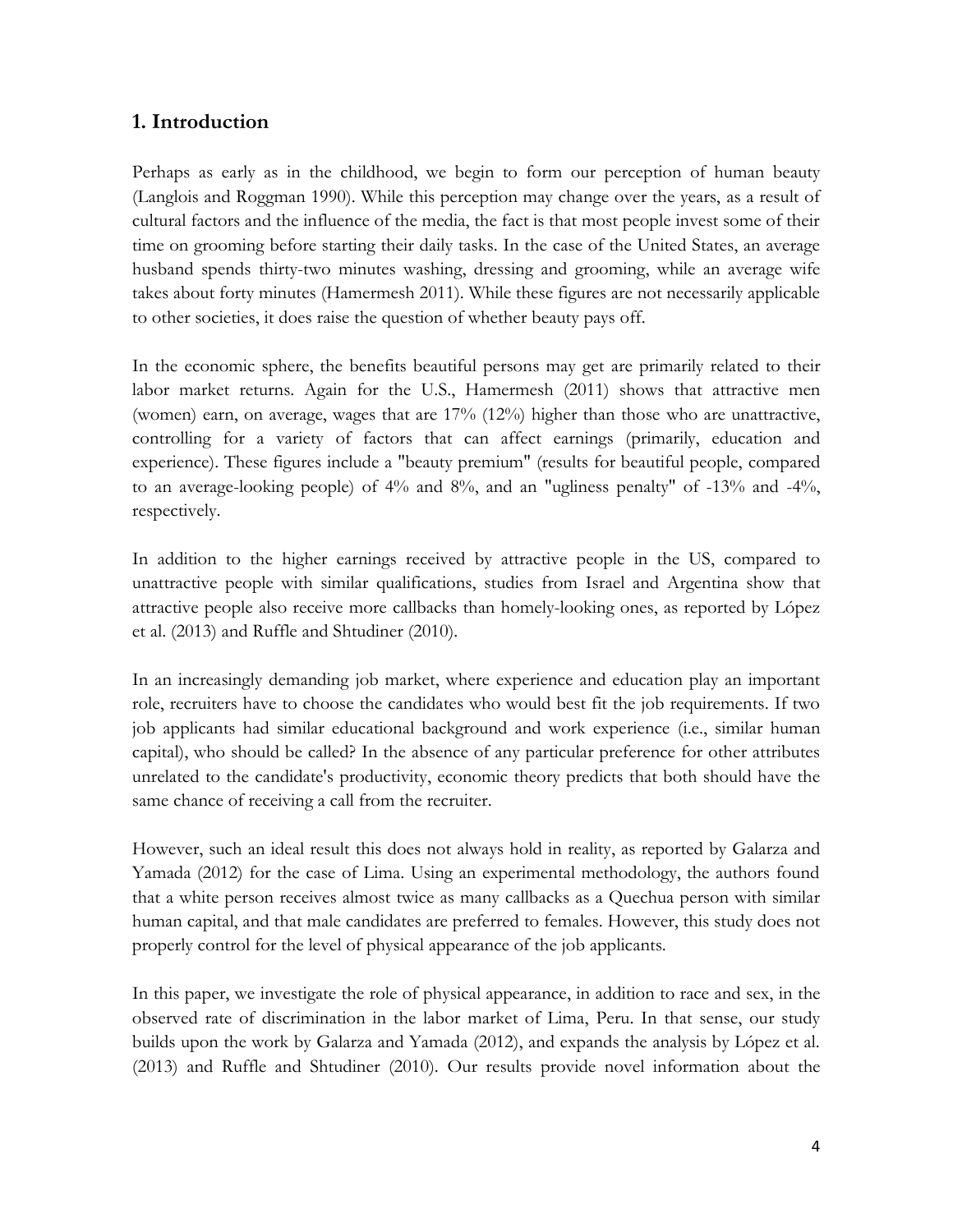extent of discrimination that can be attributed to each of the three dimensions mentioned earlier.

The remainder of the paper is structured as follows. Section 2 reviews the related literature. Section 3 describes our experimental methodology and the procedures we followed. Section 4 discusses the results, and Section 5 concludes.

#### **2. Related studies**

Economics defines discrimination in the labor market as a situation in which a person who provides a service, and is similarly productive to another person, in physical or mental, is treated differently and unfairly (for example, with lower earnings or lower callback rates for job interviews); moreover, this differential treatment is related to an observable characteristic, such as race, ethnicity or sex (List and Rasul 2011).

There are two sets of methods to measure discrimination. The first one involves the use of observational data (such as national surveys) to compare the wage gaps of any two groups, so that the part of such a gap that cannot be explained by observables can be, at least partially, attributed to discrimination. The second method uses experimental economics tools for data collection, and is referred to as audit study. The audit studies can be of two types, but both involve the use of fictitious candidates. The first type consists of sending fictitious job applicants, with similar academic background and work experience, trained by the researcher, to actual interviews. A shortcoming of this type of audit study is that many things can happen during interviews that cannot be controlled by the candidate or the experimenter, which may explain the difference in the performance of two otherwise comparable candidates. The second type of audit study, which we used in this paper, is to send fictitious applicants' CVs with similar human capital. Given the equivalence in human capital, the level of discrimination is measured by any statistically significant difference in the average callback rates received by different groups of job candidates.

Since the past decade, a branch of economics has attracted the interest of many economists, the economics of beauty, introduced by Daniel Hamermesh (Hamermesh and Biddle 1994 and 1998, Hamermesh 2006, Hamermesh and Abrevaya 2012). As the name suggests, this nascent branch of economics examines the role played by the individuals' beauty in their daily decisions. In this regard, it is particularly useful the notion that beauty is a scarce and tradable attribute (Hamermesh 2011), so that there are incentives for people to invest money, time, and effort to enhance their beauty. Two additional features emphasized by Hamermesh (2011) are that: while there is no universal standard of beauty ("beauty is in the eye of the beholder"), societies have a similar standard of beauty; furthermore, although beauty involves more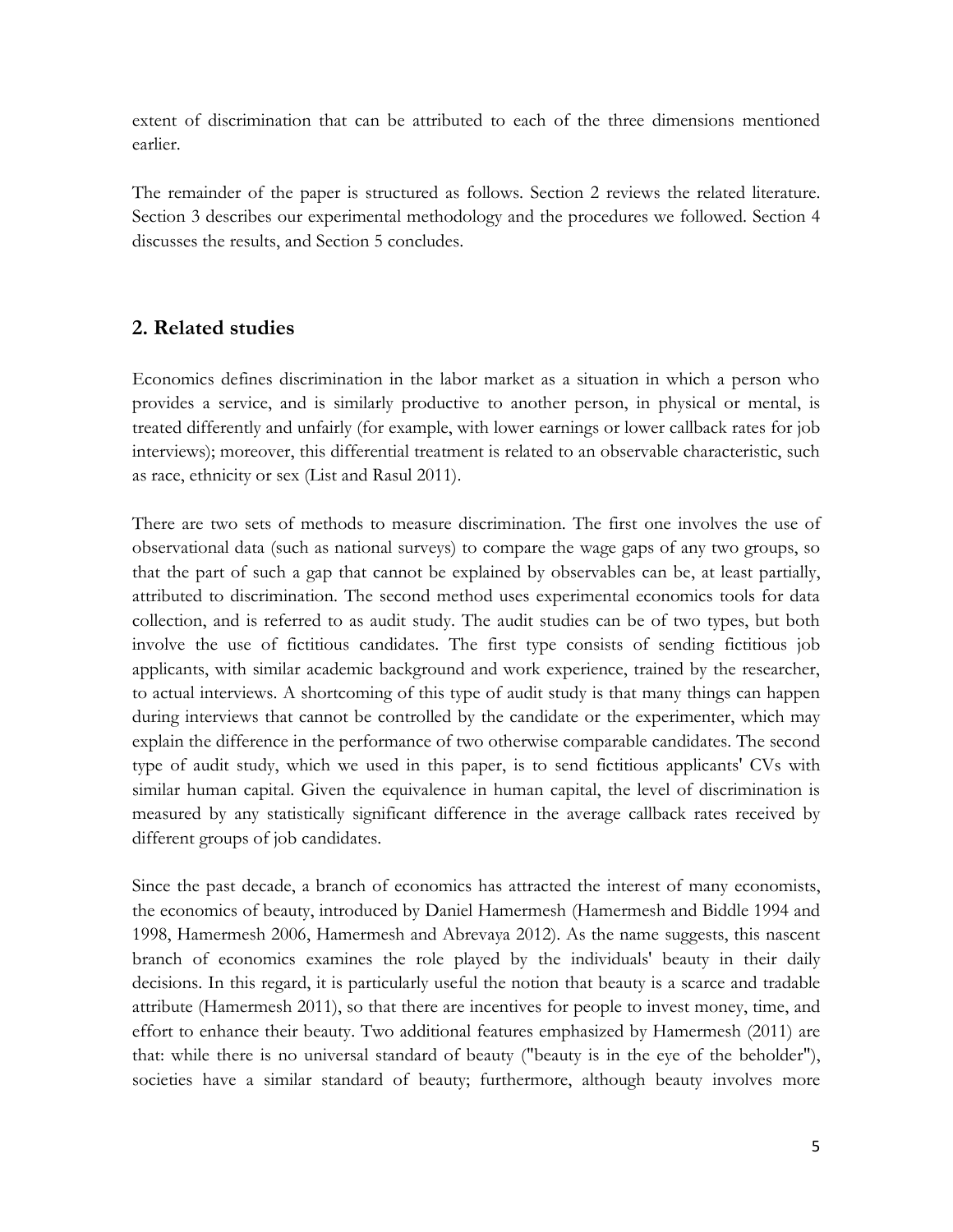characteristics than the physical appearance, the difficulty of measuring all them makes the physiognomy the most widely used indicator of beauty.

Our paper is related to several studies, both in terms of its approach (Hamermesh 2012, Hamermesh and Biddle 1994, Möbius and Rosenblat 2003), and of the methodology used (Banerjee et al., 2009, Bertrand and Mullainathan 2004, Carlsson and Rooth 2006, Kaas and Manger 2010, among others). We review next some of the main related works.

When examining the effects of beauty, the empirical labor literature has focused on the following question: Does workers' physical attractiveness plays a major role in the hiring decisions? As we mentioned in the Introduction, Hamermesh (2011) reports that in the US, homely-looking persons earn lower wages than average-looking persons, who in turn earn lower wages than attractive persons. Moreover, he reports that the "ugliness penalty" is bigger that the "beauty premium", a result that is particularly noticeable for men.

On the other hand, Payet (2007), who surveyed clients of five restaurants. Payet found that attractive waitresses (but not waiters) received higher tips, controlling for the productivity at work (a control question was about the quality of the service received), this difference was clearly tip discriminatory conduct on the part of customers.

It is interesting to add that beauty not only does can generate a significant and direct impact on the labor market, but also on other markets, such as marriage. In fact, Hamermesh and Abrevaya (2012) found a relationship between physical attractiveness and happiness, using data from three countries (United States, Canada and the UK): the higher salaries of beautiful people contribute to the happiness of the couple.

As for the experimental studies on labor discrimination, the reader is referred to review Galarza and Yamada (2012). For our purposes, it suffices to mention that Bertrand and Mullainathan (2004) is the most cited article in the economics literature. These authors analyzed racial discrimination in the United States (Chicago and Boston), by examining the callback rates of candidates with African American and white names. They found a 50% higher callback rate for whites.

Moreover, to the best our knowledge, the only experimental works that examined the role of physical appearance in labor discrimination are Ruffle and Shtudiner (2010) and Lopez et al. (2013), and both used a resume audit study in the same fashion as Bertrand and Mullainathan (2004) did. Ruffle and Shtudiner (2010) sent CV with photo (beautiful or homely-looking) and without photo in Israel. They find a beauty premium for men (the average callback rate for attractive men was higher than that for homely-looking men and that for candidates with no photo attached to their CVs), but interestingly, the beauty premium is negative for women (the callback rate for CVs without photographs was higher than that for CVs with beautiful or homely-looking photos). The authors try to explain this finding by the alleged female jealousy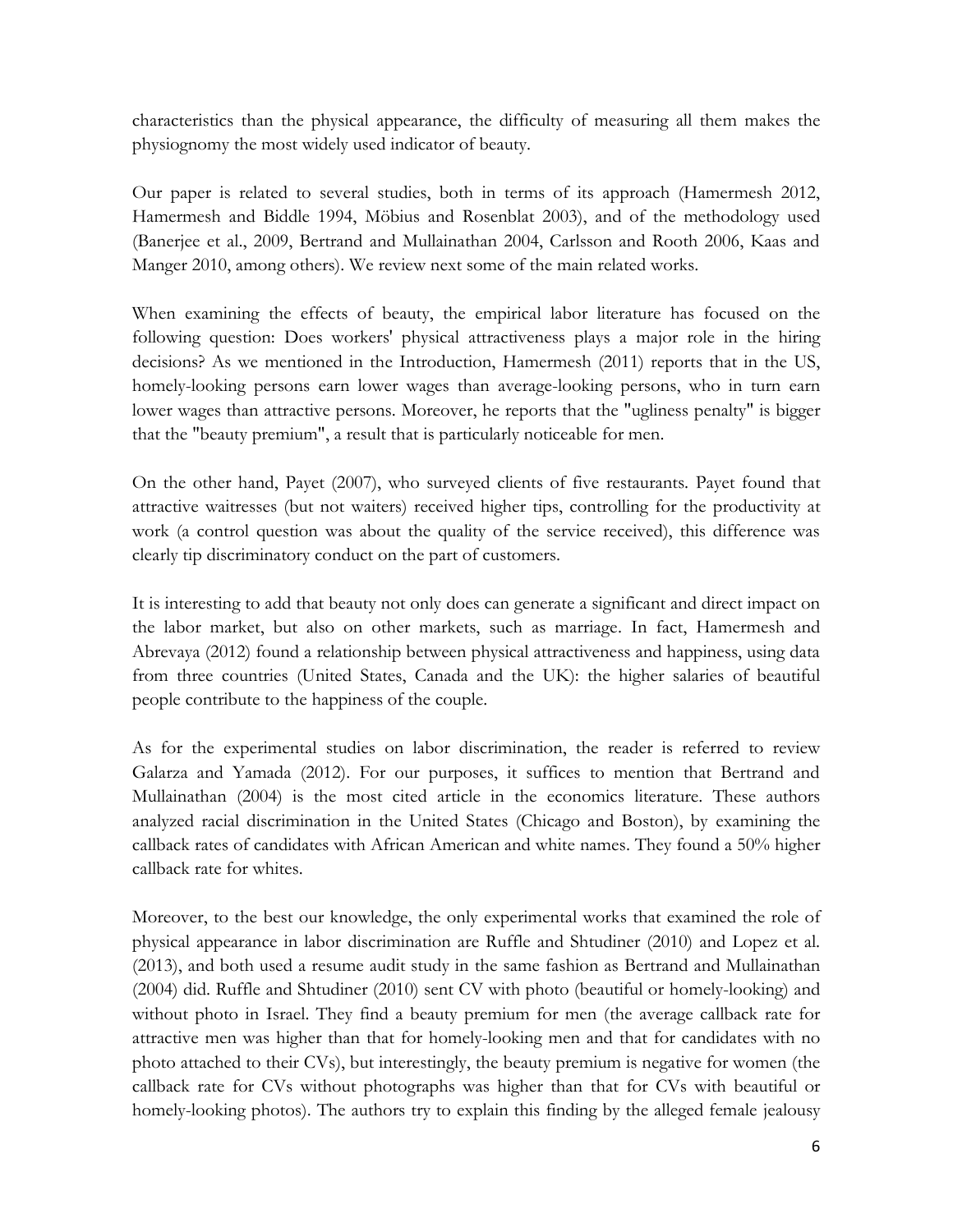when recruiting (recruiting people, mostly women in Israel, do not want competition, they claim). This argument is, however, unconvincing.

Lopez et al. (2013) also sent CVs in pairs (a CV with a beautiful photo and another one with a homely-looking photo) to analyze the effect of beauty in the labor market of Buenos Aires, Argentina. The results indicate that beautiful job applicants received 36% more callbacks than homely-looking ones. Moreover, beautiful people are called more quickly. It is important to remark that, unlike Ruffle and Shtudiner (2010), Lopez et al. used an objective measure of beauty: a ratio that measures the symmetry of the eyes and nose. The ugly photos were obtained by altering this symmetry (some pictures even look artificially ugly).

Finally, the study by Galarza and Yamada (2012) pioneered the analysis of racial and sexual discrimination in the labor market of Lima, using an experimental methodology similar to that of Bertrand and Mullainathan (2004). They sent four CV (two white candidates and two Quechua candidates) with the same level of human capital for every single selected job opening, and found that there was significant discrimination against Quechua candidates and to a lesser extent, against women. An important point to mention about this study is that white applicants had a higher score of subjective beauty (determined by a panel of judges) than Quechua applicants. This is an important limitation of this work.

In the context described earlier, the contribution of this paper is to disentangle the effect of beauty from that of race in the observed labor discrimination, for both females and males. The analysis of this subject is particularly important in the current booming macroeconomic context, where one would expect that the candidates' qualifications will prevail in the hiring decisions, while in times of recession, we would expect the discriminatory stereotypes to strengthen.

#### **3. Experimental Design and Implementation**

#### **3.1. Selecting the Job Vacancies**

The job vacancies used in the experiment were selected from one of the largest job networks in Lima, *Aptitus*, which weekly publishes online hundreds of job ads from multiple companies. A printed version of such vacancies is published every Sunday in the newspaper *El Comercio*.

We used the following criteria for the selection of job offers: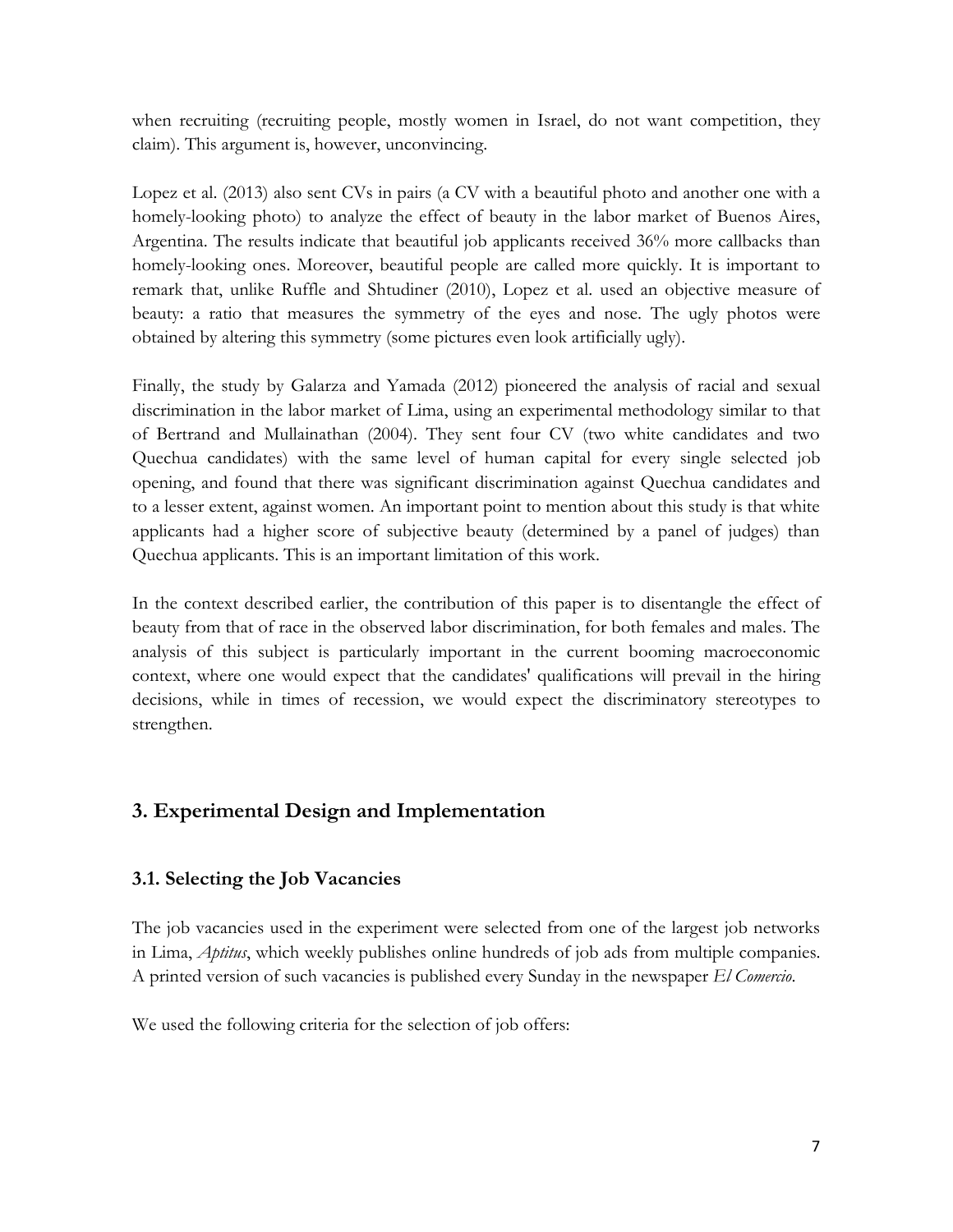- i) The job experience requested should not exceed 5 years (in fact, only 18 percent of the selected job ads required some job experience, as shown in Annex 1). This means that we focus on entry-level jobs,
- ii) Vacancies should not ask for salary expectations,
- iii) Nor should they ask the candidate to deliver the CV in person,
- iv) The vacancies should not be biased towards any particular sex; we excluded job ads requesting only women,
- v) The email address of the contact person (employer) should show the company's domain. We thus made every effort to exclude employment agencies, since these are in charge of recruiting employees for several companies at the same time, and would make us vulnerable to their discovery of our fictitious candidates (at some point, we used the same cell number for several job candidates). A more profound reason for doing so is that employment agencies may not necessarily share the preferences of the employers,
- vi) Vacancies should not request to attach the photo to the CV.

We thus did not restrict our sample of companies to any particular economic activity.

#### **3.2. Constructing the CVs**

 $\overline{a}$ 

We created a database of CVs for the three job categories we applied for (described below) using real existing CVs available on two large employment Web sites, [http://www.bumeran.com.pe](http://www.bumeran.com.pe/) and [http://www.computrabajo.com.pe.](http://www.computrabajo.com.pe/) In the pilot stage, we identified the most common job vacancies for the three job categories, and constructed templates for those jobs. This allowed us to more quickly tailor the CVs to the specific requirements of the selected job ads during the field work.

The format of every set of 4 CVs sent in response to each job ad was similar. In particular, the education levels of our candidates for each job category are as follows:

(i) *Professional Jobs*.- Applicants for professional jobs earned the same undergraduate degree from the largest and arguably the most prestigious public university in Peru. <sup>2</sup> We chose this university for two reasons: it offers most of the careers (unlike any other university, public or private) and, among the rest of large public universities, all of them have a strong negative perception about the quality of at least one career. Moreover, choosing a prestigious and large private university would certainly bias

<sup>2</sup> According to a ranking of the best universities in Peru, based on the opinions of a sample of readers and head hunters, as well as indicators of quality and prestige, this public university ranks fourth in the overall ranking, and first among the public universities. This ranking was conducted by the magazine *América Economía* in 2010.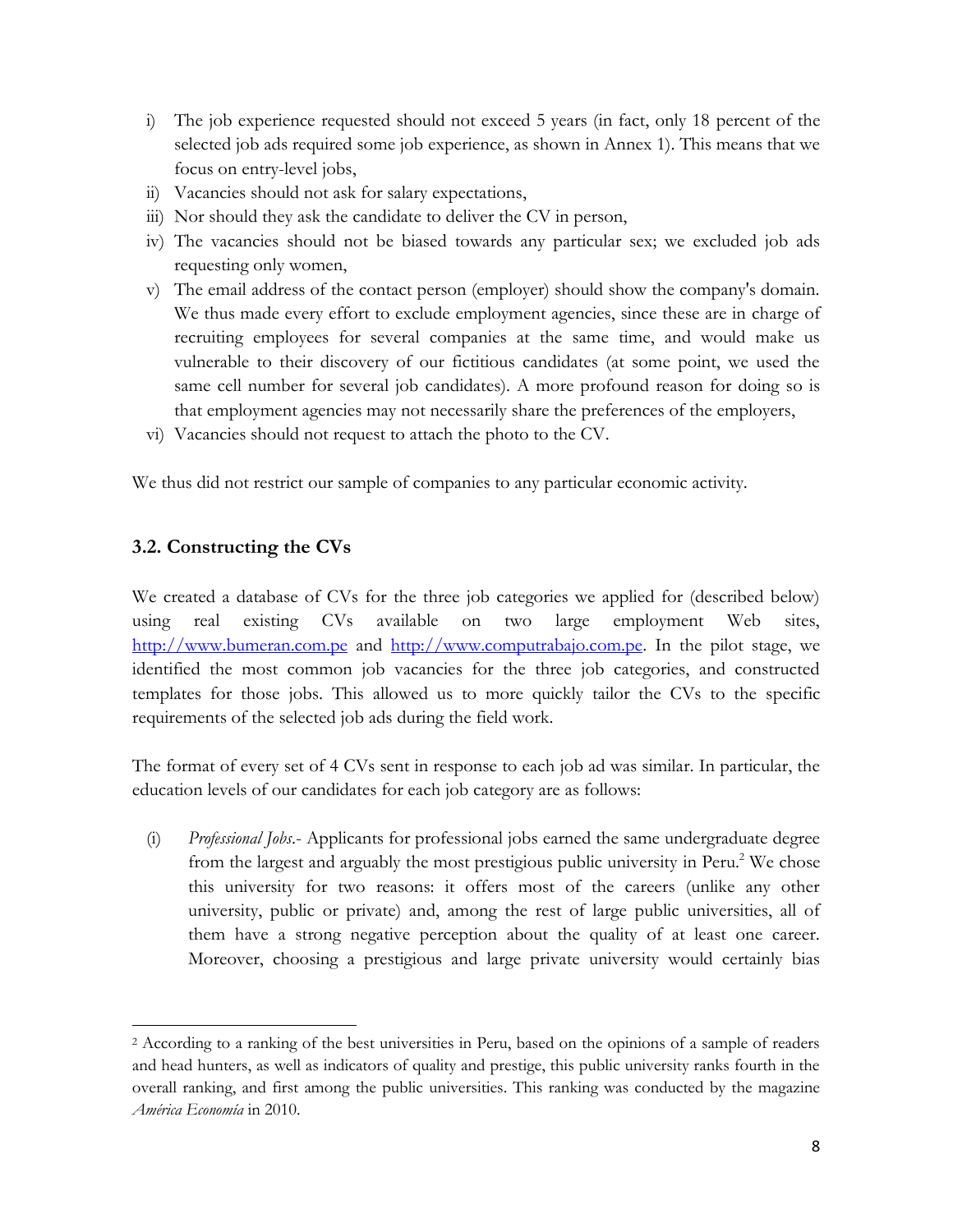upwards the credentials of our job applicants, thus making harder to detect discrimination.

- (ii) *Technical Jobs*.- Our applicants graduated from the most prestigious technical institutes/colleges. While no ranking for these organizations is available, we based our selection on the demand that their alumnae have in the labor market in their respective specialties.
- (iii) *Unskilled Jobs*.- In selecting the secondary schools for all our applicants (this is the only education information included in the CVs for unskilled jobs), we used the list of the major Large School District Units (*Grandes Unidades Escolares*) in Lima. More specifically, all of our applicants obtained their secondary school diploma from public schools which were given the category of *emblematic schools* by the Ministry of Education, on the basis of a series of indicators signaling prestige.<sup>3</sup>

As mentioned earlier, since we are aiming at entry-level jobs, our typical job applicant is in his/her mid twenties. They are all single, with no children. Also, each CV included a cellular phone number of contact (we used a set of two cell numbers per each job category). Unlike other studies, we found out that providing traditional wired telephones or setting up answering machines would not work in Peru, because employers call cell numbers and do not usually leave any message over the phone. Given the increasing labor supply, they would simply take the next CV in the pile if the previous job applicant did not answer the call.

All CVs were sent electronically before the deadline (if specified in the job ad), and every set of four CVs for a given job ad usually shipped away the same day but at different hours, to avoid any effect associated with the day of receipt by employers.

#### **3.3. Selecting Surnames and Photos**

We used a vast database of indigenous and white surnames for our crowd of job applicants, both of which were gathered from a public Website<sup>4</sup> that classifies names by their origins. The selected white surnames have a predominant foreign origin (Spanish, Italian, and French), while the indigenous (*Quechuas*) surnames are clearly distinctive of their origin. Sample surnames used include Anderson, Bresciani, Camogliano, Goicochea, Koechlin (for white applicants), and Aylas, Huamancuri, Sullca and Waylla (for indigenous candidates). After getting a long list of the two types of surnames, we got random combinations of those to come up with

 $\overline{a}$ <sup>3</sup> These indicators include having distinguished alumni. These schools have a contribution from the national government for improvements in infrastructure and equipment, aimed at reducing the gap with the education offered by private schools.

<sup>4</sup> <http://apellidosperuanos.wordpress.com/>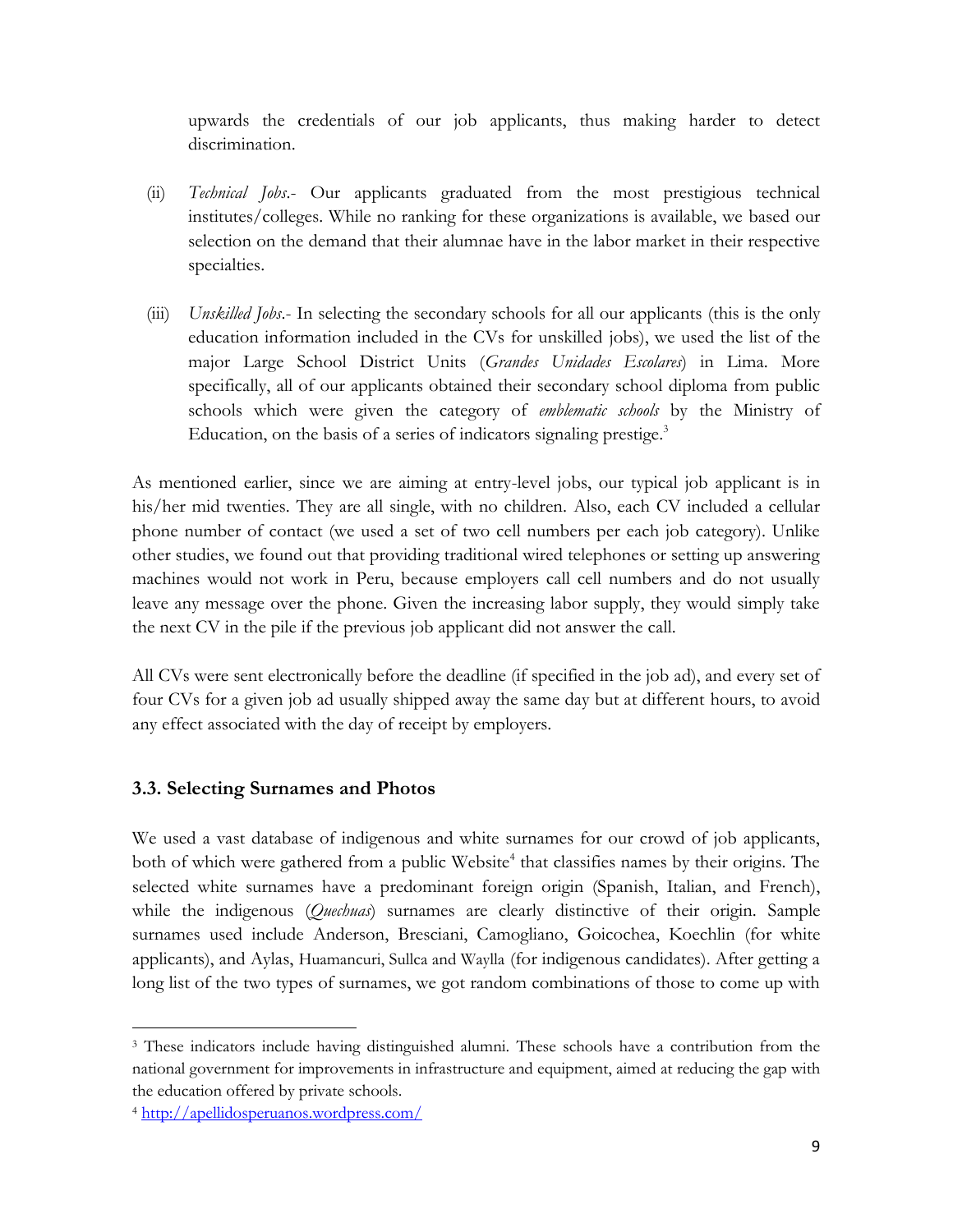a database of 720 full names (first name + paternal surname + maternal surname) for each type of applicant (indigenous and white). We then created personal e-mail accounts.

The photos of our candidates were also collected from the Internet, and were subsequently modified by a Photoshop professional, in order to standardize the style (all men wear suits and women wear formal dress). Every candidate from a particular race was assigned a corresponding full name. The subjective beauty indicator was gathered from a panel of more than 50 judges, including students and professionals with different backgrounds who took a hiring decision at some point of their careers (human resource specialists, psychologists, anthropologists, business administrators, economists, mathematicians, and sociologists). Judges rated headshots using a 1-to-7 scale (from homely-looking to strikingly handsome). After establishing the ranking, we classified the photos as "beautiful" if their scores were between 4 and 6, and "homely" if such scores were between 1.6 and 3.

As shown in Table 1, the group of beautiful applicants is statistically more beautiful than the homely-looking job applicants.

|           |       | Male    | Female |         |  |
|-----------|-------|---------|--------|---------|--|
|           | White | Quechua | White  | Quechua |  |
| Beautiful | 4.68  | 4.92    | 4.78   |         |  |
| Homely    | 2.57  | 2.48    |        | າ າາ    |  |

**Table 1: Average rating of physical appearance**

Given the difficulty to get job candidates from both sexes and races with the same level of subjective beauty, we control for any difference in this variable in the regressions presented in section 4.

#### **3.4. Treatments and sample size**

Our sample design consists of twelve treatments that correspond to variations in terms of physical appearance (3), race or surname (2), and sex (2), as shown in table 2. The inclusion of the photographs is an innovation of our experiment (only shared with López et al. (2013) and Ruffle and Shtudiner (2010), and responds to our interest in looking at the extent to which physical appearance strengthens or weakens the level of discrimination. We selected 1,247 jobs ads for which we sent out 4,988 fictitious CVs, 1,576 for professional jobs, 1,692 for technical jobs, and 1,720 for unskilled jobs. Also, roughly in one third of the CVs we did not attach a photo (1,628), in one third (1,676) we attached a beautiful photo and in the remaining third (1,684) we attached a homely-looking photo.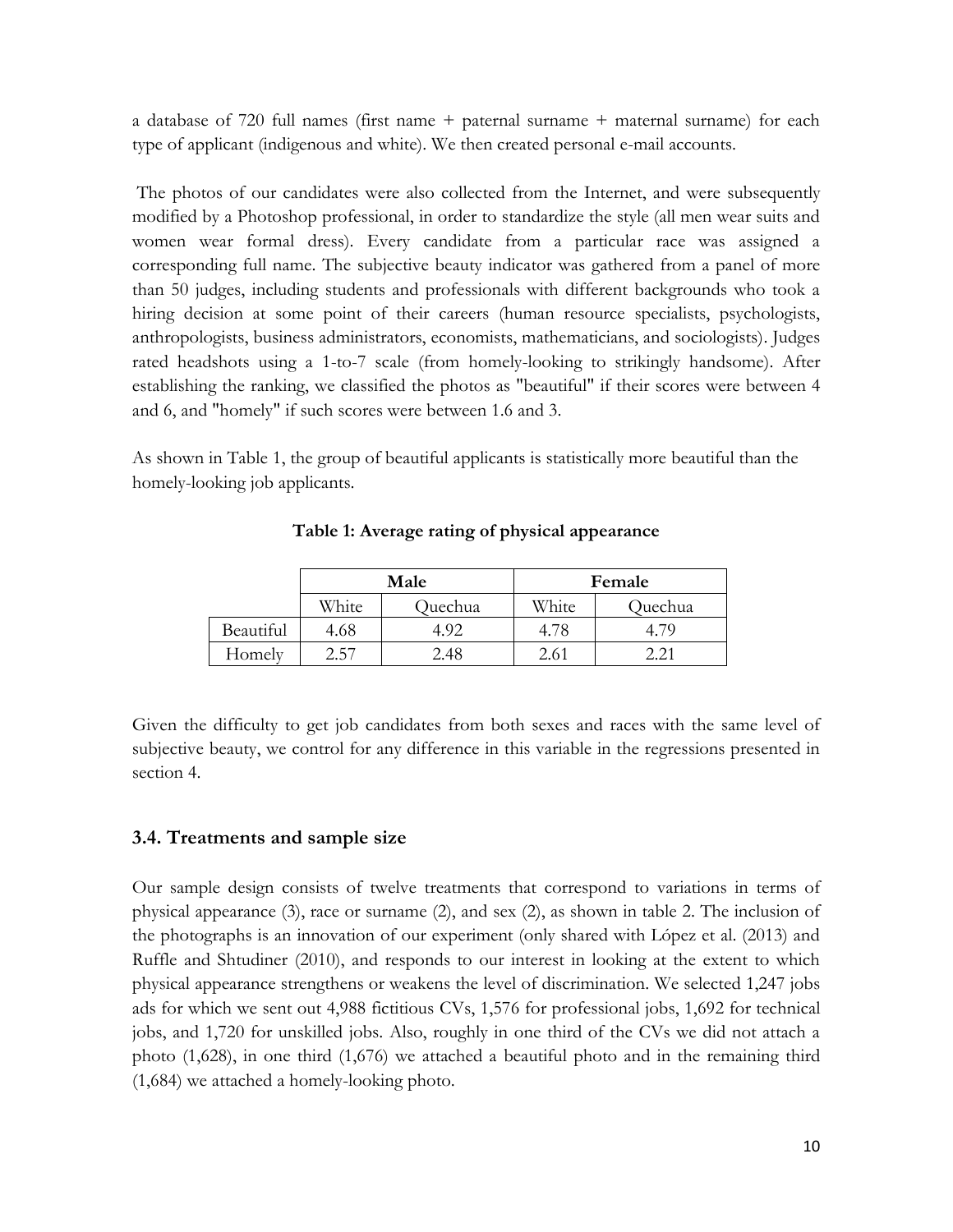Each set of 4 CVs sent for a given vacancy denoted a similar human capital (education and job experience). Two included a white surname (for female and male) and two included a Quechua surname. We sent every set of 4 CVs with the same level of beauty, if the case: with no photo attached, with a beautiful photo, and with a homely-looking photo. Thus, in the absence of labor discrimination, one would observe a similar average callback rate for every group of candidates or treatment (beautiful/homely/with no photo, white/Quechua, and females/males). Any statistically significant difference in callback rates (comparing groups with different physical appearance, race, or sex) will indicate discrimination.

|         |           |                | Quechua        | White          |                 |  |
|---------|-----------|----------------|----------------|----------------|-----------------|--|
|         |           | Male           | Female         | Male           | Female          |  |
|         |           | T1             | T2             |                |                 |  |
|         | Beautiful | [419]          | [419]          |                |                 |  |
|         |           | 18.14%         | 13.84%         |                |                 |  |
|         |           | T3             | <b>T4</b>      |                |                 |  |
| Quechua | Homely    | [421]          | [421]          |                |                 |  |
|         |           | 10.69%         | 6.41%          |                |                 |  |
|         |           | T <sub>5</sub> | T <sub>6</sub> |                |                 |  |
|         | No Photo  | $[407]$        | $[407]$        |                |                 |  |
|         |           | 12.04%         | $6.39\%$       |                |                 |  |
|         |           |                |                | T7             | T <sub>8</sub>  |  |
|         | Beautiful |                |                | [419]          | [419]           |  |
|         |           |                |                | 25.78%         | 22.67%          |  |
|         |           |                |                | T <sub>9</sub> | <b>T10</b>      |  |
| White   | Homely    |                |                | [421]          | [421]           |  |
|         |           |                |                | 16.86%         | 10.21%          |  |
|         |           |                |                | <b>T11</b>     | T <sub>12</sub> |  |
|         | No Photo  |                |                | [407]          | [407]           |  |
|         |           |                |                | 14.00%         | 10.07%          |  |

**Table 2: Treatments, sample size, and callback rates**

Note: Number of observations are indicated in square brackets.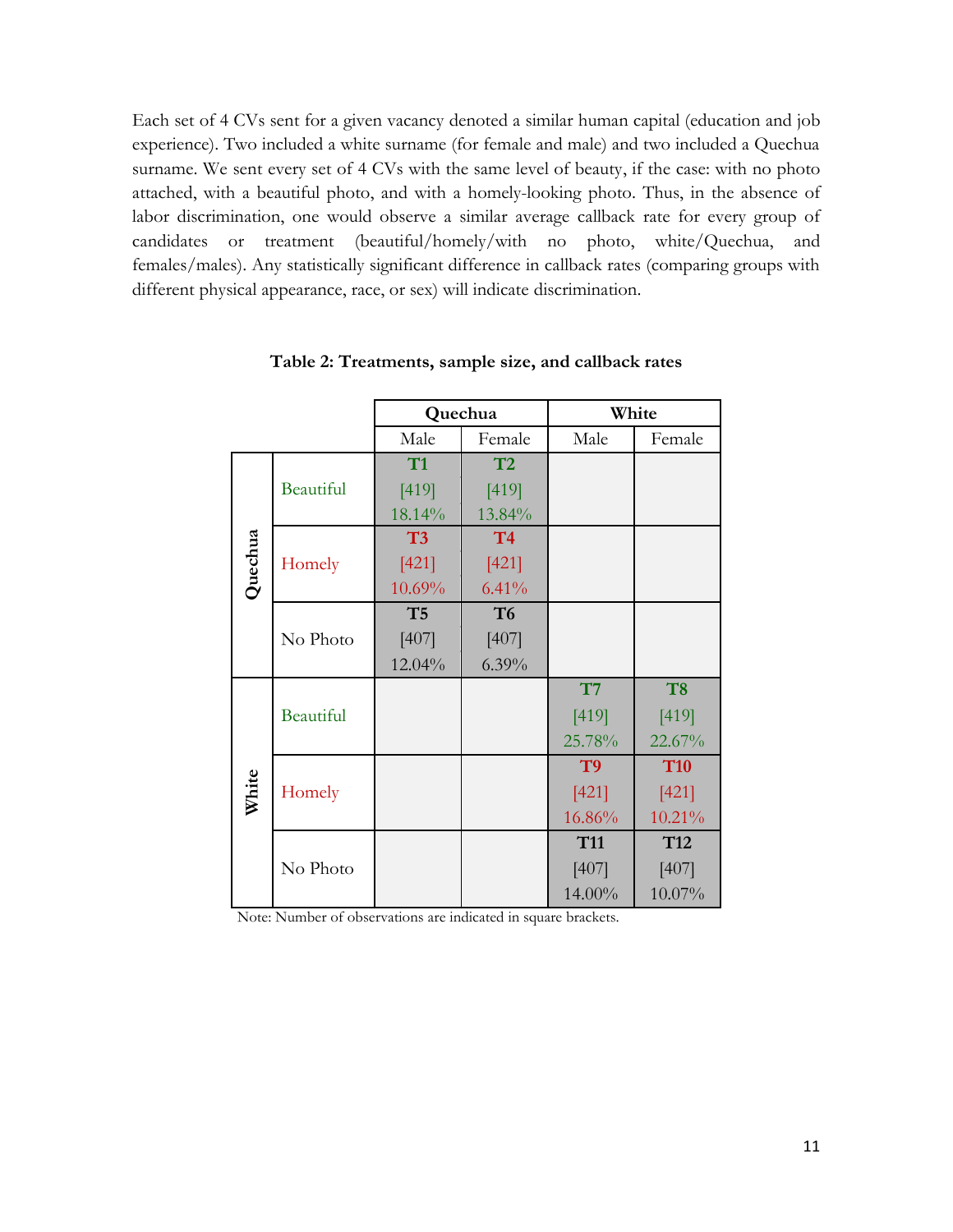#### **4. Results**

#### **4.1. Descriptive Statistics**

In this section, we analyze the descriptive results, in terms of the callback rate received by different groups of our fictitious candidates. Annex 1 presents the main characteristics of the sample (job experience, company size, economic sector, and proportion of jobs that involve direct contact with the client). Annex 2 shows the main occupations CVs were sent to within each job category (professional, technical and unskilled).

696 out of the 4,988 CVs sent had a callback, resulting in an overall response rate of 13.95%, which is slightly smaller than the callback rate reported in Chile (Bravo et al. 2009) [16.76%] and Israel (Ruffle and Shtudiner 2010) [14.50%], but higher than the rate found in the United States (Bertrand and Mullainathan 2004) [8.05%].

Table 3 shows the overall callback rates by sex, race, and degree of beauty. As we can see, the greatest response rate was received by unskilled candidates (15.41%), while the lowest one was received by technicians (12.65%). The response rate for professional candidates was 13.77%. We also find a gender gap in favor of male applicants in all job categories (Panel A) and a racial gap in favor of white applicants for professional and unskilled jobs, but not for technical jobs (Panel B).

Regarding the effect of physical appearance (Panel C), the response rate of the CVs sent with a photo (whether beautiful or homely-looking) was 15.57%, which implies that the CV without photo had a lower response rate (10.63%). In that sense, including the photo in the CVs seems to be providing useful information for the recruiters in their selection decisions. Within the set of CVs with photos we found a gap between the candidates deemed as homely-looking and those deemed as beautiful, in favor of the latter, for all job categories.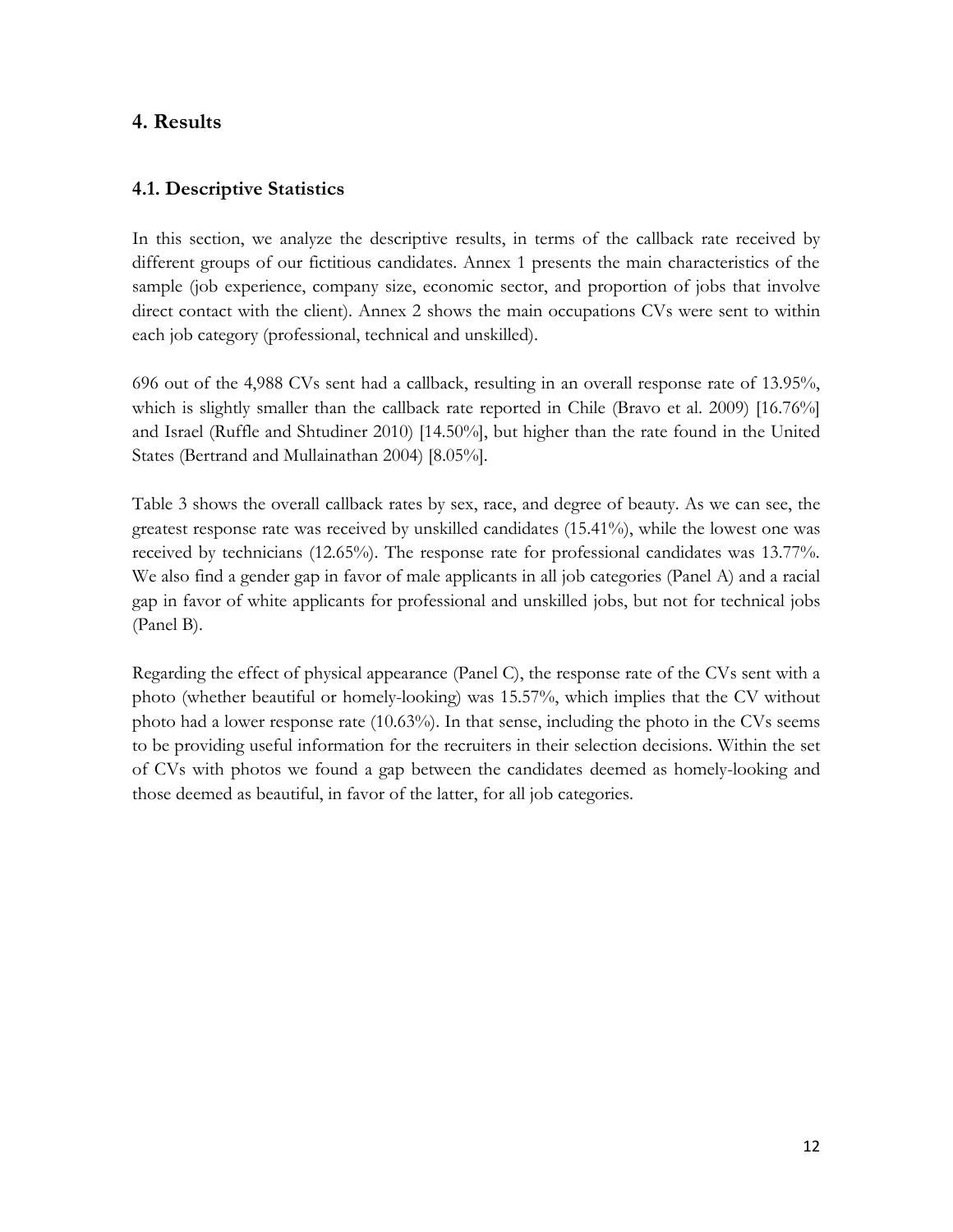|                     |           | N° of CVs Sent    |       |                                        | Callback Rate (%) |       |         |  |  |  |  |  |
|---------------------|-----------|-------------------|-------|----------------------------------------|-------------------|-------|---------|--|--|--|--|--|
| <b>Job Category</b> | A. By Sex |                   |       |                                        |                   |       |         |  |  |  |  |  |
|                     | Female    | Male              | Total | Female                                 | Male              |       | Total   |  |  |  |  |  |
| Professional        | 788       | 788               | 1,576 | 11.55                                  | 15.99             | 13.77 | [217]   |  |  |  |  |  |
| Technical           | 846       | 846               | 1,692 | 10.05                                  | 15.25             | 12.65 | $[214]$ |  |  |  |  |  |
| Unskilled           | 860       | 860               | 1,720 | 13.26                                  | 17.56             | 15.41 | $[265]$ |  |  |  |  |  |
| Total               | 2,494     | 2,494             | 4,988 | 11.63                                  | 16.28             | 13.95 | $[696]$ |  |  |  |  |  |
| <b>Job Category</b> |           | <b>B.</b> By Race |       |                                        |                   |       |         |  |  |  |  |  |
|                     | Quechua   | White             | Total | Quechua                                | White             |       | Total   |  |  |  |  |  |
| Professional        | 788       | 788               | 1,576 | 8.63                                   | 18.91             | 13.77 | [217]   |  |  |  |  |  |
| Technical           | 846       | 846               | 1,692 | 12.88                                  | 12.41             | 12.65 | $[214]$ |  |  |  |  |  |
| Unskilled           | 860       | 860               | 1,720 | 12.09                                  | 18.72             | 15.41 | $[265]$ |  |  |  |  |  |
| Total               | 2,494     | 2,494             | 4,988 | 11.27                                  | 16.64             | 13.95 | [696]   |  |  |  |  |  |
| <b>Job Category</b> |           |                   |       | C. By Physical Appearance (With Photo) |                   |       |         |  |  |  |  |  |
|                     | Homely    | <b>Beautiful</b>  | Total | Homely                                 | <b>Beautiful</b>  |       | Total   |  |  |  |  |  |
| Professional        | 540       | 520               | 1,060 | 10.56                                  | 21.92             | 16.13 | [171]   |  |  |  |  |  |
| Technical           | 568       | 572               | 1,140 | 9.68                                   | 16.08             | 12.89 | $[147]$ |  |  |  |  |  |
| Unskilled           | 576       | 584               | 1,160 | 12.85                                  | 22.43             | 17.67 | $[205]$ |  |  |  |  |  |
| Total               | 1,684     | 1,676             | 3,360 | 11.05                                  | 20.11             | 15.57 | [523]   |  |  |  |  |  |

**Table 3: Average Callback Rates by gender, race and beauty**

Note: Number of observations in the most right column shown in square brackets.

Let's see now if the differences observed in the above table are statistically significant. Tables 4, 5 and 6 present evidence of the differences in the average callback rates by sex, race and beauty, for the three job categories, respectively. As seen in Table 4, the sex gap in the response rates for the Quechua candidates lies between 2.0 percentage points (professional jobs, although this difference is not significant) and 8.3 percentage points (technical jobs); thus implying that the response rates for male Quechua candidates are between 27% and 95% higher than those for female Quechua candidates. As for the white candidates, the most pronounced gap is found in professional jobs for which males receive 44% more callbacks than females. We also see a smaller gap against female white applicants (30%) for unskilled jobs exists a smaller, and no such statistically significant gap for technical jobs.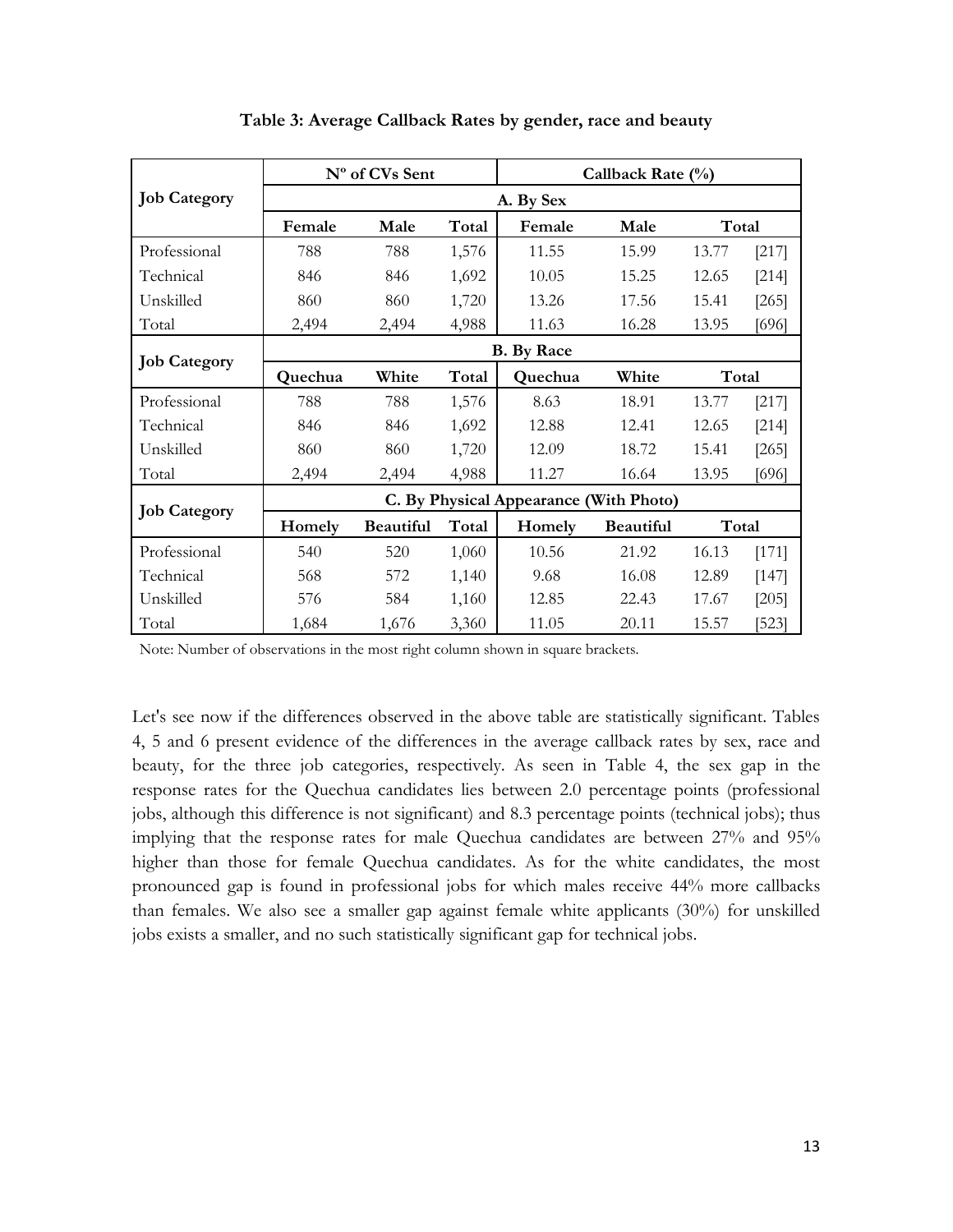|                   | <b>Sex</b> |             |                             |             | Ratio |                | Difference (M-F) |  |  |
|-------------------|------------|-------------|-----------------------------|-------------|-------|----------------|------------------|--|--|
| Race              | Female     | $\mathbf n$ | Male                        | $\mathbf n$ | M/F   | Value<br>(p.p) | $(p-$<br>value)  |  |  |
| A. TOTAL          |            |             |                             |             |       |                |                  |  |  |
| Total             | 11.63      | 290         | 16.28                       | 406         | 1.400 | 4.65           | $0.000***$       |  |  |
| Quechua           | 8.90       | 111         | 13.63                       | 170         | 1.532 | 4.73           | $0.000$ ***      |  |  |
| White             | 14.35      | 179         | 18.93                       | 236         | 1.318 | 4.57           | $0.002***$       |  |  |
|                   |            |             | <b>B.</b> Professional Jobs |             |       |                |                  |  |  |
| Total             | 11.55      | 91          | 15.99                       | 126         | 1.385 | 4.44           | $0.010**$        |  |  |
| Quechua           | 7.61       | 30          | 9.64                        | 38          | 1.267 | 2.03           | 0.310            |  |  |
| White             | 15.48      | 61          | 22.34                       | 88          | 1.443 | 6.85           | $0.014**$        |  |  |
|                   |            |             | C. Technical Jobs           |             |       |                |                  |  |  |
| Total             | 10.05      | 85          | 15.25                       | 129         | 1.518 | 5.20           | $0.001***$       |  |  |
| Quechua           | 8.75       | 37          | 17.02                       | 72          | 1.946 | 8.27           | $0.000***$       |  |  |
| White             | 11.35      | 48          | 13.48                       | 57          | 1.188 | 2.13           | 0.348            |  |  |
| D. Unskilled Jobs |            |             |                             |             |       |                |                  |  |  |
| Total             | 13.26      | 114         | 17.56                       | 151         | 1.325 | 4.30           | $0.013**$        |  |  |
| Quechua           | 10.23      | 44          | 13.95                       | 60          | 1.364 | 3.72           | $0.094*$         |  |  |
| White             | 16.28      | 70          | 21.16                       | 91          | 1.300 | 4.88           | $0.066*$         |  |  |

**Table 4: Callback Rates By Sex and Job Category**

\*(\*\*)[\*\*\*] Statistical significance at 10 (5) [1] percent level.

In terms of response rate by race (shown in Table 5), the overall rate for white applicants is 48% higher than that for Quechua candidates. While we do not observe racial gaps for men and women who applied for technical jobs, such a gap is large for professional jobs: white (female + male) applicants received 120% more callbacks than Quechua applicants, while for the racial gap for males is 131%. Moreover, for unskilled jobs, the gap is substantially lower: white applicants receive 55% more callbacks than Quechua applicants. A curious result from our research is that for technical jobs, both Quechuas and whites received a statistically similar response rate, which suggests that there is no racial gap for this job category. We will later on discuss this and other results using regression analysis.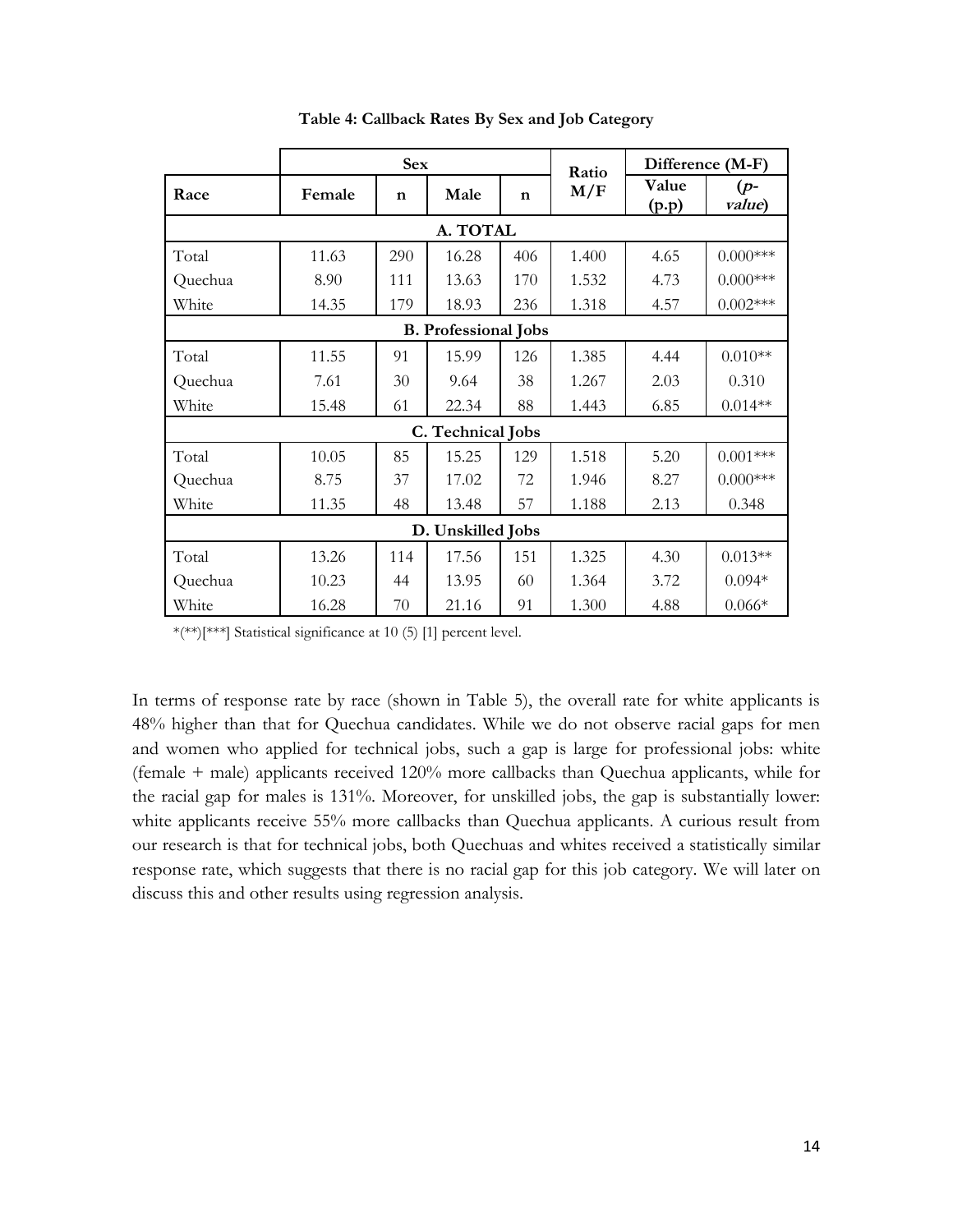|            |                   | Race        |                             |             | Ratio |                | Difference (W-Q) |  |  |  |
|------------|-------------------|-------------|-----------------------------|-------------|-------|----------------|------------------|--|--|--|
| <b>Sex</b> | Quechua           | $\mathbf n$ | White                       | $\mathbf n$ | W/Q   | Value<br>(p.p) | $(p-$<br>value)  |  |  |  |
|            |                   |             | A. TOTAL                    |             |       |                |                  |  |  |  |
| Total      | 11.27             | 281         | 16.64                       | 415         | 1.477 | 5.37           | $0.000$ ***      |  |  |  |
| Male       | 13.63             | 170         | 18.93                       | 236         | 1.388 | 5.29           | $0.000***$       |  |  |  |
| Female     | 8.90              | 111         | 14.35                       | 179         | 1.613 | 5.45           | $0.000***$       |  |  |  |
|            |                   |             | <b>B.</b> Professional Jobs |             |       |                |                  |  |  |  |
| Total      | 8.63              | 68          | 18.91                       | 149         | 2.191 | 10.28          | $0.000$ ***      |  |  |  |
| Male       | 9.64467           | 38          | 22.34                       | 88          | 2.316 | 12.69          | $0.000$ ***      |  |  |  |
| Female     | 7.61421           | 30          | 15.48                       | 61          | 2.033 | 7.87           | $0.000***$       |  |  |  |
|            |                   |             | C. Technical Jobs           |             |       |                |                  |  |  |  |
| Total      | 12.88             | 109         | 12.41                       | 105         | 0.963 | $-0.47$        | 0.769            |  |  |  |
| Male       | 17.02128          | 72          | 13.48                       | 57          | 0.792 | $-3.55$        | 0.151            |  |  |  |
| Female     | 8.74704           | 37          | 11.35                       | 48          | 1.297 | 2.60           | 0.208            |  |  |  |
|            | D. Unskilled Jobs |             |                             |             |       |                |                  |  |  |  |
| Total      | 12.09             | 104         | 18.72                       | 161         | 1.548 | 6.63           | $0.000$ ***      |  |  |  |
| Male       | 13.95             | 60          | 21.16                       | 91          | 1.517 | 7.21           | $0.005***$       |  |  |  |
| Female     | 10.23             | 44          | 16.28                       | 70          | 1.591 | 6.05           | $0.008***$       |  |  |  |

**Table 5: Callback Rates By Race and Job Category**

\*(\*\*)[\*\*\*] Statistical significance at 10 (5) [1] percent level.

Table 6 shows that there is a "beauty gap", in the sense that the response rate for beautiful applicants is significantly higher than that for homely-looking applicants, and this happens in all three job categories analyzed. As for the magnitude of the beauty gap, this is 82% for all CVs sent with photographs, and this figure reaches 108% for professional jobs. A simple way to better understand these figures is as follows: in order to have the same success in getting a callback for an interview as the beautiful candidates who send 100 CVs (20 CVs receive calls), homely-looking candidates must send 182 CVs. This figure increases to 208 CVs in the case of professional jobs.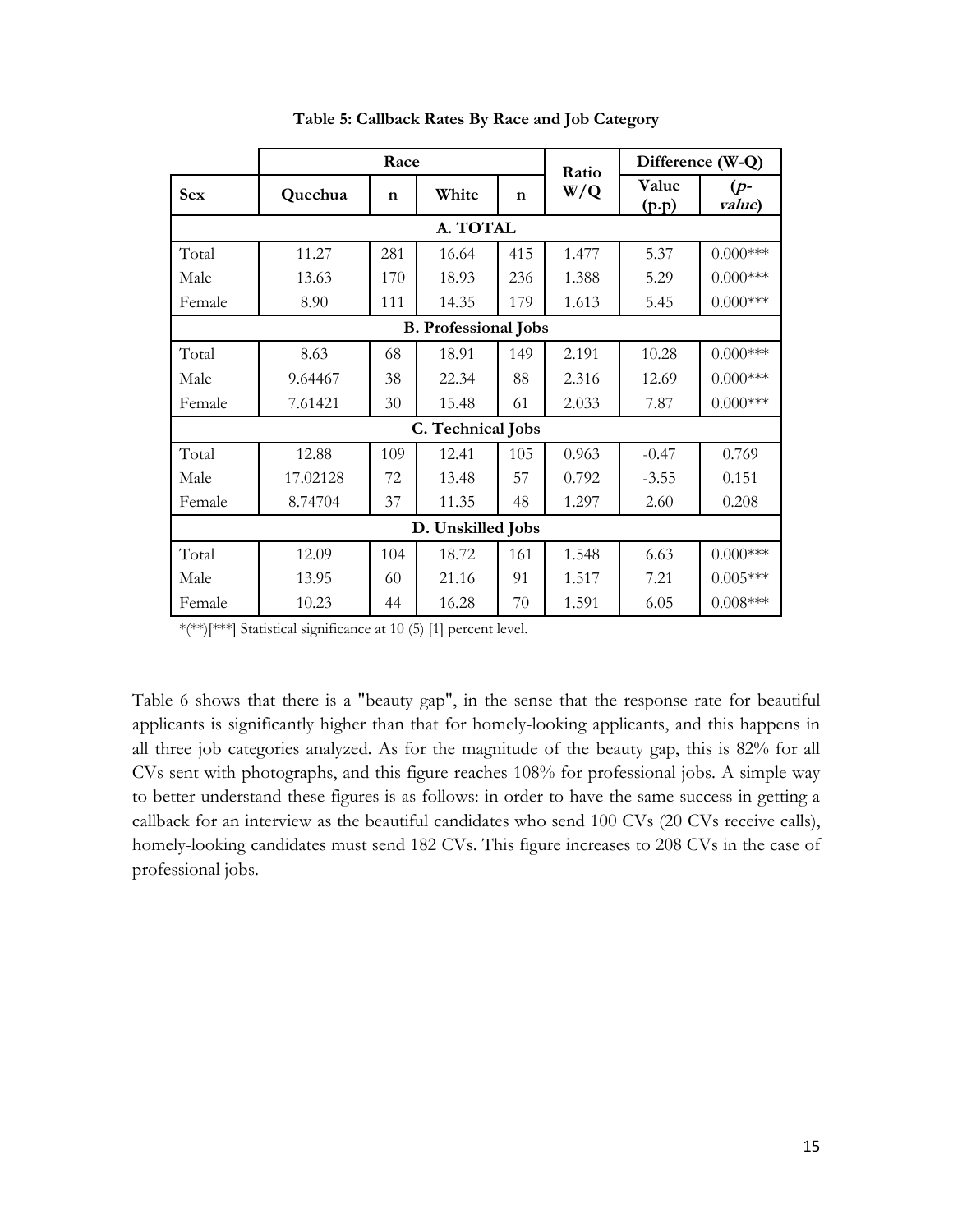|                     |        |     | <b>Physical Appearance</b> | Ratio | Difference (B-H) |                |             |
|---------------------|--------|-----|----------------------------|-------|------------------|----------------|-------------|
| <b>Job Category</b> | Homely | n   | <b>Beautiful</b>           | n     | B/H              | Value<br>(p.p) | $(p-value)$ |
| Total               | 11.05  | 186 | 20.11                      | 337   | 1.820            | 9.06           | $0.000***$  |
| Professional        | 10.56  | 57  | 21.92                      | 114   | 2.077            | 11.37          | $0.000***$  |
| Technical           | 9.68   | 55  | 16.08                      | 92    | 1.661            | 6.40           | $0.001***$  |
| Unskilled           | 12.85  | 74  | 22.43                      | 131   | 1.746            | 9.58           | $0.000***$  |

**Table 6: Callback Rates by Physical Appearance**

 $*\left(**\right)$ [\*\*\*] Statistical significance at 10 (5) [1] percent level.

Now let's see how much of the beauty gaps is due to what we might call "beauty premium" and how much is due to a "penalty for ugliness." For the former case, we compare the response rate for beautiful applicants with that received by candidates who did not attach photos to their CVs, and for the latter case, we compare the response rates for homely-looking applicants with those received by candidates who did not attach photos to their CVs. Using the figures reported in Table 7, we find that there is a beauty premium (beautiful candidates receive a response rate that is 89% higher than that received by candidates who did not attach photos to their CV), which is particularly marked for females (such rate reaches 122%) and whites (100%), while the beauty premium for males and Quechuas reached 69% and 73%, respectively. Furthermore, we do not observe a penalty for ugliness.

Table 7 also allows us to identify sex gaps within each group of candidates who whether attached photos (beautiful or homely-looking) to their CVs or not. Interestingly, we find that these gaps are much larger among those who did not attach photos to their CVs (between 39% for whites, and 88% for Quechuas) than among those who did attach photos (between 30% for whites, and 42% for Quechuas). And those gaps are mainly explained by those observed for homely-looking candidates (about 65% for both races). Furthermore, we observe greater sex gaps for Quechuas than for whites, except for homely-looking candidates, as we saw earlier.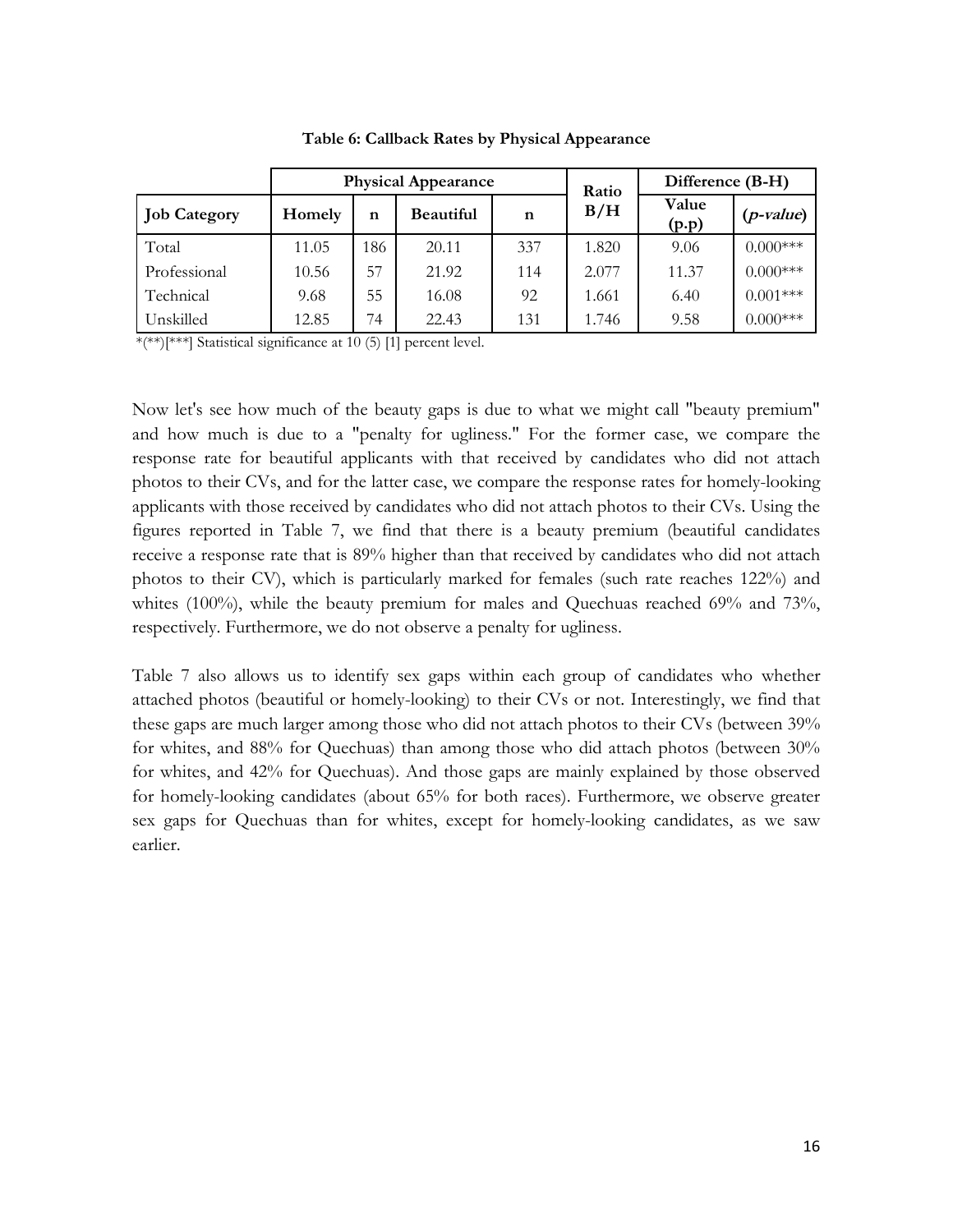|          |        | <b>Sex</b>  |                      |             | Ratio |                | Difference (M-F) |  |  |
|----------|--------|-------------|----------------------|-------------|-------|----------------|------------------|--|--|
| Race     | Female | $\mathbf n$ | Male                 | $\mathbf n$ | M/F   | Value<br>(p.p) | $(p-$<br>value)  |  |  |
| A. TOTAL |        |             |                      |             |       |                |                  |  |  |
| Total    | 11.63  | 290         | 16.28                | 406         | 1.400 | 4.65           | $0.000***$       |  |  |
| Quechua  | 8.90   | 111         | 13.63                | 170         | 1.532 | 4.73           | $0.000***$       |  |  |
| White    | 14.35  | 179         | 18.93                | 236         | 1.318 | 4.57           | $0.002***$       |  |  |
|          |        |             | <b>B. WITH PHOTO</b> |             |       |                |                  |  |  |
| Total    | 13.27  | 223         | 17.86                | 300         | 1.35  | 4.58           | $0.000***$       |  |  |
| Quechua  | 10.12  | 85          | 14.40                | 121         | 1.42  | 4.29           | $0.007***$       |  |  |
| White    | 16.43  | 138         | 21.31                | 179         | 1.30  | 4.88           | $0.010**$        |  |  |
|          |        |             | <b>B1. Beautiful</b> |             |       |                |                  |  |  |
| Total    | 18.26  | 153         | 21.96                | 184         | 1.20  | 3.70           | $0.059*$         |  |  |
| Quechua  | 13.84  | 58          | 18.14                | 76          | 1.31  | 4.30           | $0.090*$         |  |  |
| White    | 22.67  | 95          | 25.78                | 108         | 1.14  | 3.10           | 0.294            |  |  |
|          |        |             | <b>B.2. Homely</b>   |             |       |                |                  |  |  |
| Total    | 8.31   | 70          | 13.78                | 116         | 1.66  | 5.46           | $0.000***$       |  |  |
| Quechua  | 6.41   | 27          | 10.69                | 45          | 1.67  | 4.28           | $0.027**$        |  |  |
| White    | 10.21  | 43          | 16.86                | 71          | 1.65  | 6.65           | $0.005***$       |  |  |
|          |        |             | C. NO PHOTO          |             |       |                |                  |  |  |
| Total    | 8.23   | 67          | 13.02                | 106         | 1.58  | 4.79           | $0.002***$       |  |  |
| Quechua  | 6.39   | 26          | 12.04                | 49          | 1.88  | 5.65           | $0.005***$       |  |  |
| White    | 10.07  | 41          | 14.00                | 57          | 1.39  | 3.93           | $0.085*$         |  |  |

**Table 7: Callback Rates By Sex and Physical Appearance**

\*(\*\*)[\*\*\*] Statistical significance at 10 (5) [1] percent level.

Table 8 shows the racial gaps by level of physical appearance and whether the candidates attached a photo to the CVs or not. Similarly to the sex gap seen in Table 7, the racial gap is uniform for homely-looking candidates (about 60%, in favor of the whites). The callback rates for male candidates from both races with no photo attached to their CVs are not statistically different, in contrast to what happens for females (the racial gap is almost 60% in this case). In general, the racial gaps are similar in magnitude regardless of their physical appearance, especially for females.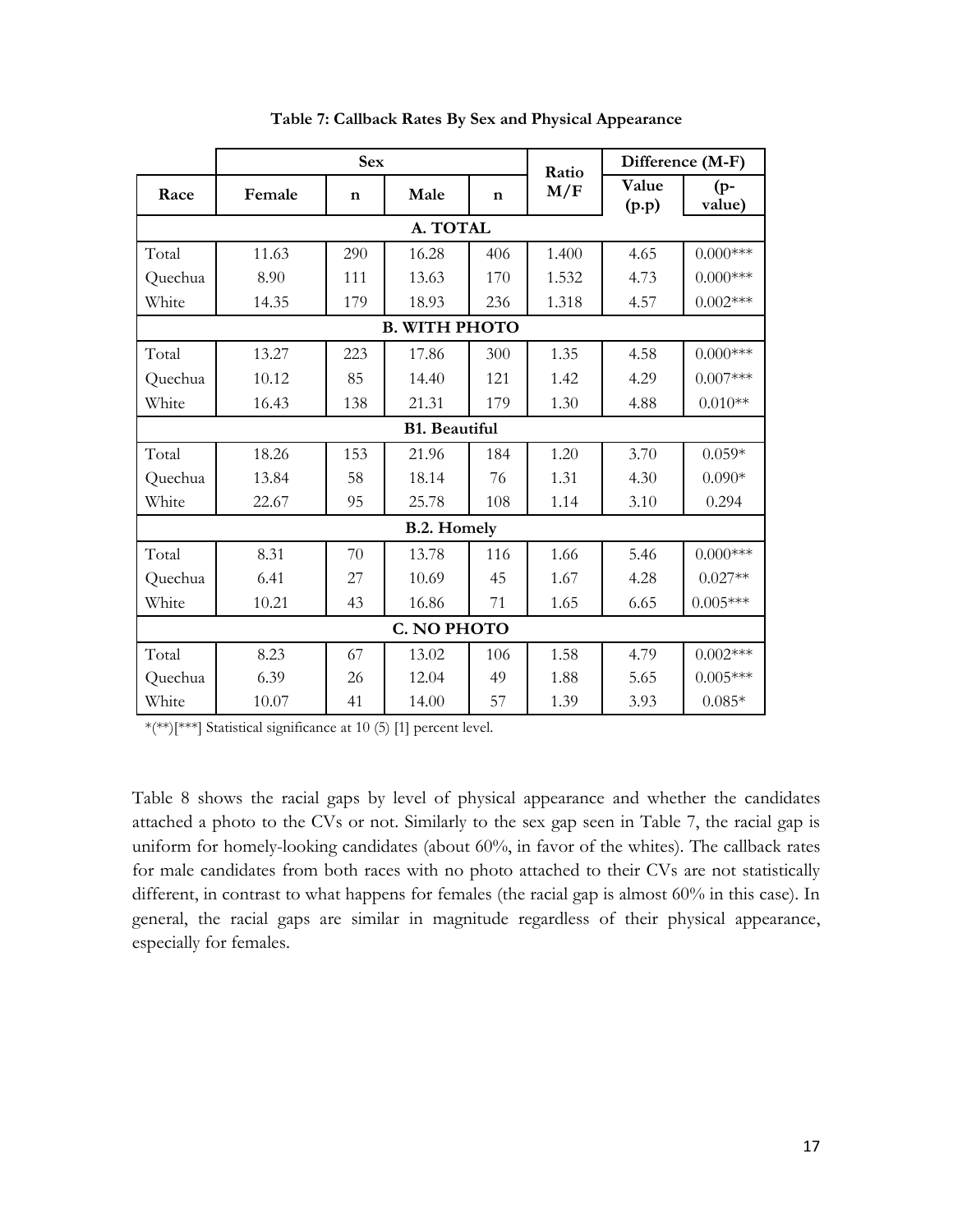|            | Race        |             |                      |             | Ratio |                | Difference (W-Q) |  |  |
|------------|-------------|-------------|----------------------|-------------|-------|----------------|------------------|--|--|
| <b>Sex</b> | Quechua     | $\mathbf n$ | White                | $\mathbf n$ | W/Q   | Value<br>(p.p) | $(p-$<br>value)  |  |  |
| A. TOTAL   |             |             |                      |             |       |                |                  |  |  |
| Total      | 11.27       | 281         | 16.64                | 415         | 1.477 | 5.37           | $0.000***$       |  |  |
| Male       | 13.63       | 170         | 18.93                | 236         | 1.388 | 5.29           | $0.000$ ***      |  |  |
| Female     | 8.90        | 111         | 14.35                | 179         | 1.613 | 5.45           | $0.000$ ***      |  |  |
|            |             |             | <b>B. WITH PHOTO</b> |             |       |                |                  |  |  |
| Total      | 12.26       | 206         | 18.87                | 317         | 1.54  | 6.61           | $0.000***$       |  |  |
| Male       | 14.40       | 121         | 21.31                | 179         | 1.48  | 6.90           | $0.000$ ***      |  |  |
| Female     | 10.12       | 85          | 16.43                | 138         | 1.62  | 6.31           | $0.000$ ***      |  |  |
|            |             |             | <b>B1.</b> Beautiful |             |       |                |                  |  |  |
| Total      | 15.99       | 134         | 24.22                | 203         | 1.51  | 8.23           | $0.000***$       |  |  |
| Male       | 18.14       | 76          | 25.78                | 108         | 1.42  | 7.64           | $0.008***$       |  |  |
| Female     | 13.84       | 58          | 22.67                | 95          | 1.64  | 8.83           | $0.001***$       |  |  |
|            |             |             | <b>B.2. Homely</b>   |             |       |                |                  |  |  |
| Total      | 8.55        | 72          | 13.54                | 114         | 1.58  | 4.99           | $0.001***$       |  |  |
| Male       | 10.69       | 45          | 16.86                | 71          | 1.58  | 6.18           | $0.009***$       |  |  |
| Female     | 6.41        | 27          | 10.21                | 43          | 1.59  | 3.80           | $0.046**$        |  |  |
|            | C. NO PHOTO |             |                      |             |       |                |                  |  |  |
| Total      | 9.21        | 75          | 12.04                | 98          | 1.31  | 2.83           | $0.064*$         |  |  |
| Male       | 12.04       | 49          | 14.00                | 57          | 1.16  | 1.97           | 0.405            |  |  |
| Female     | 6.39        | 26          | 10.07                | 41          | 1.58  | 3.69           | $0.056*$         |  |  |

**Table 8: Callback Rates By Race and Physical Appearance**

\*(\*\*)[\*\*\*] Statistical significance at 10 (5) [1] percent level.

Let us examine now if these results remain in an econometric regression context, in which we will control for the heterogeneity that may exist among the companies the CVs were sent to.

#### **4.2. Econometric Results**

The general equation to estimate using OLS is as follows:

Callback Rate<sub>i</sub> = 
$$
\alpha_0 + \alpha_1 \text{Male}_i + \alpha_2 \text{White}_i + \alpha_3 \text{Beautiful}_i + \alpha_4 \text{Beauty level}_i + \alpha_5 \text{With Photo}_i + \varepsilon_i,
$$

where we want to explain the *callback rate*, variable that takes the value of 1 if the candidate "i" has received a callback from the employer for an interview, and the value of 0, if no response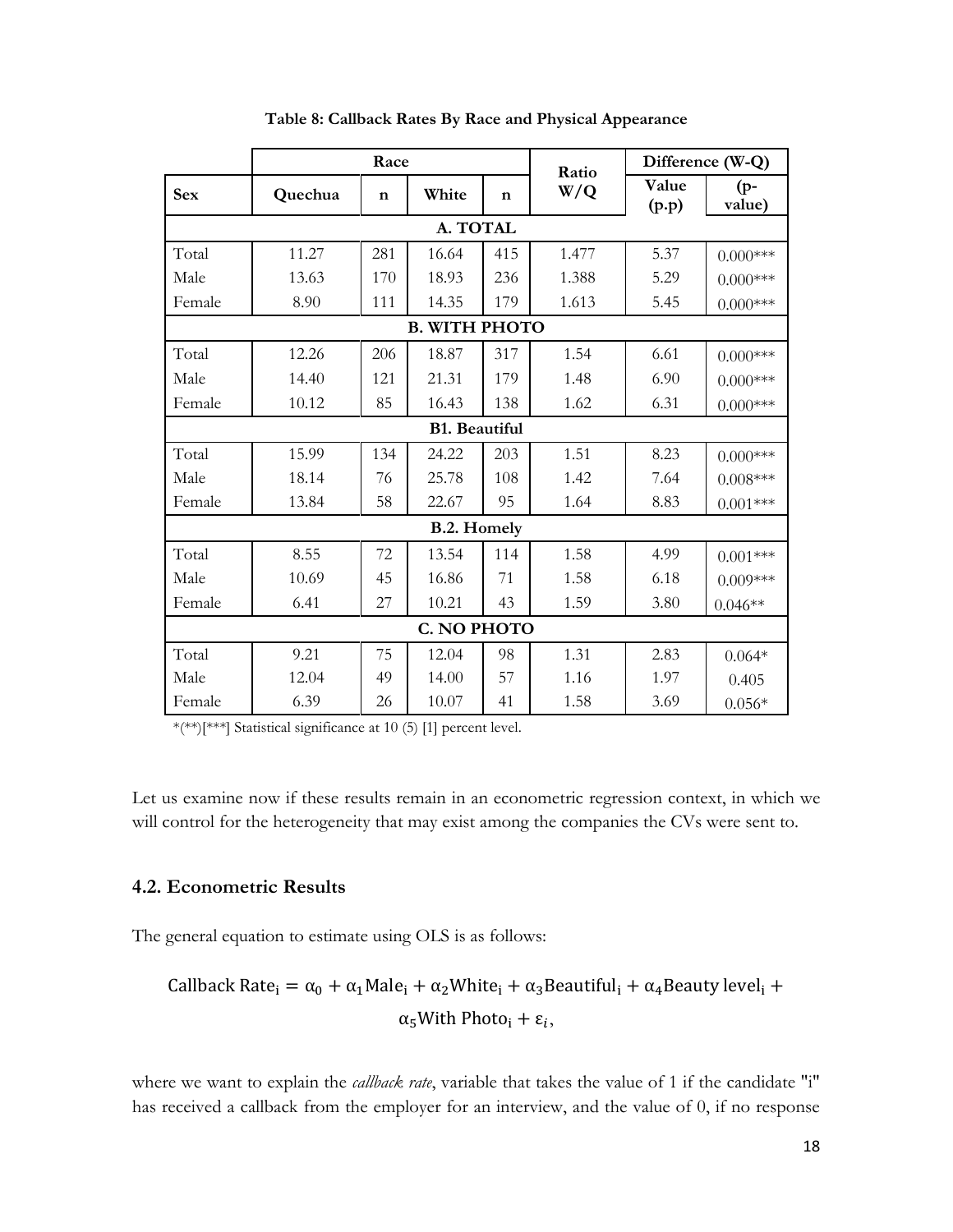has been received. The right-hand-side variables are also binary ones (and take the value of 1 if the candidate has the respective characteristic, and 0, otherwise), except for the *Beauty level*, which is a continuous variable that reports the level of subjective physical appearance corresponding to candidate "i", provided that he/she is deemed as beautiful, and takes the value of zero if candidate "i" is not beautiful. Thus,  $\alpha_4$  gives the incremental benefit from being beautiful in terms of receiving a callback. Given the difficulty of its interpretation, we will only look at the statistical significance, and sign of this coefficient. This coefficient is reported in the fourth row of the following four tables.

The other coefficients of interest,  $\alpha_1$ ,  $\alpha_2$ ,  $\alpha_3$ ,  $\alpha_5$ , measure the extent of discrimination due to sex, race, beauty, and to the sole fact of including a photo in the CV, respectively. A coefficient with a positive sign that is statistically significant would provide evidence of discrimination in favor of the related characteristic (being male, white, beautiful, or having attached a photo to their CVs).

Tables 9, 10, 11, and 12 report the main regression results. 5 In all the cases, we will look at the results from columns III, IV and V, as they include the three variables of interest (sex, race and beauty). In all regressions, the main results remain unaltered when we control for the companies' economic sector.

Table 9 shows the results for the entire sample of observations. As indicated in column III, white candidates have a larger response rate (by 6.6 percentage points) than Quechua candidates. This difference implies that white candidates receive 55% more callbacks than similarly qualified Quechua candidates. Males also receive more callbacks than females (by 4.6 percentage points), which means that the former receive 34% more callbacks than the latter. On the other hand, if the candidate is a beautiful person, the response rate increases by 9.1 percentage points, that is, a beautiful job applicant receives a callback rate that is 83% bigger that that received by a homely-looking applicant (column III). Moreover, for each additional point on the level of beauty that a beautiful candidate has (variable "beauty level"), the probability of being called back for an interview increases by 1.8 percentage points (column IV). On the other hand, attaching a photo to the CV increases the likelihood of being called back by 4.9 percentage points (or in 47% ) (column V).

 $\overline{a}$ 

<sup>5</sup> Results are similar when we run probabilistic models (e.g., probit) instead of a linear probability model.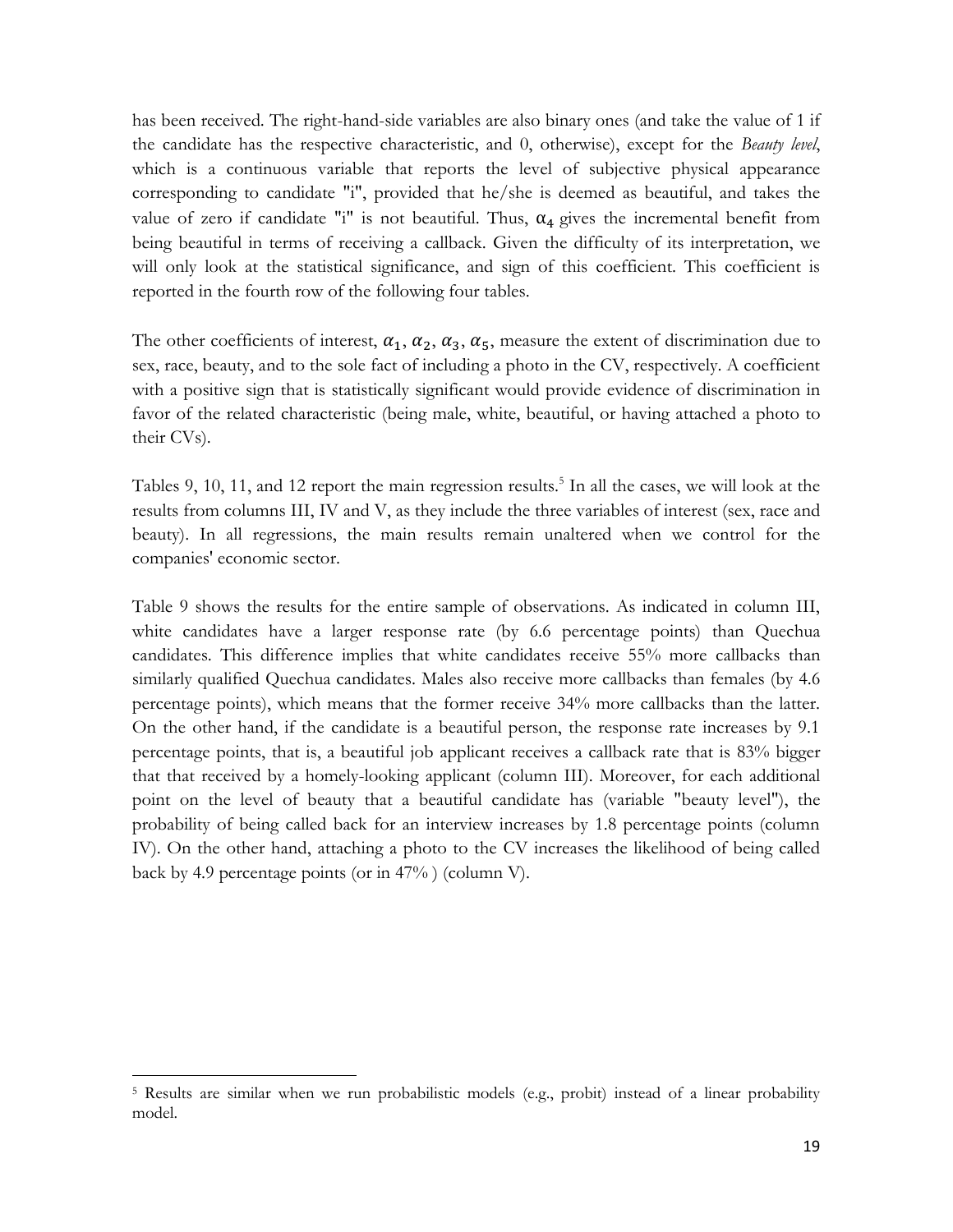| Variable              | I            | $\mathbf H$ | Ш            | IV           | V           |
|-----------------------|--------------|-------------|--------------|--------------|-------------|
| Male                  | $0.0465***$  | $0.0465***$ | $0.0458***$  | $0.0457***$  | $0.0465***$ |
|                       | (0.0098)     | (0.0976)    | (0.0123)     | (0.0123)     | (0.0974)    |
| White                 |              | $0.0537***$ | $0.0661***$  | $0.0673***$  | $0.0537***$ |
|                       |              | (0.0976)    | (0.0123)     | (0.0123)     | (0.0974)    |
| <b>Beautiful</b>      |              |             | $0.0906$ *** |              |             |
|                       |              |             | (0.0123)     |              |             |
| <b>Beauty level</b>   |              |             |              | $0.0182***$  |             |
| (dummy*ranking)       |              |             |              | (0.0025)     |             |
| <b>With Photo</b>     |              |             |              |              | $0.0494***$ |
|                       |              |             |              |              | (0.0098)    |
| Constant              | $0.1162$ *** | $0.0894***$ | $0.0545***$  | $0.05555***$ | $0.0561***$ |
|                       | (0.0639)     | (0.0751)    | (0.0148)     | (0.1049)     | (0.0096)    |
| Average Callback Rate | 0.1395       | 0.1395      | 0.1395       | 0.1395       | 0.1395      |
| N                     | 4988         | 4988        | 3360         | 3360         | 4988        |
| R-Squared             | 0.0045       | 0.0105      | 0.0279       | 0.0273       | 0.015       |

**Table 9: OLS Results on the Callback Dummy: Entire Sample**

\*(\*\*)[\*\*\*] Statistical significance at 10 (5) [1] percent level.

Tables 10, 11 and 12 display the results for each job category examined: professional, technical, and unskilled, respectively. As shown in Table 10, column III, for professional jobs, race and beauty are the two most important factors correlated with discrimination. In particular, while being male increases the likelihood of being called back for an interview by 5.8 percentage points, being white increase it by 10.8 percentage points, and being a beautiful candidate increase it by 11.4 percentage points. These percentages imply gaps of 44% (sexual), 99% (racial), and 108% (by physical appearance), respectively, which show that a white (Quechua) professional job applicant who is beautiful (homely-looking) has enormous payoff (penalty), in terms of calls for interviews, in the Lima labor market. Companies also prefer the candidates to attach a photo to their CVs: a candidate who does so has a higher probability, by 7.2 percentage points (a 81% higher chance), of being called back compared to another one who does not attach a photo to his/her CV (column V).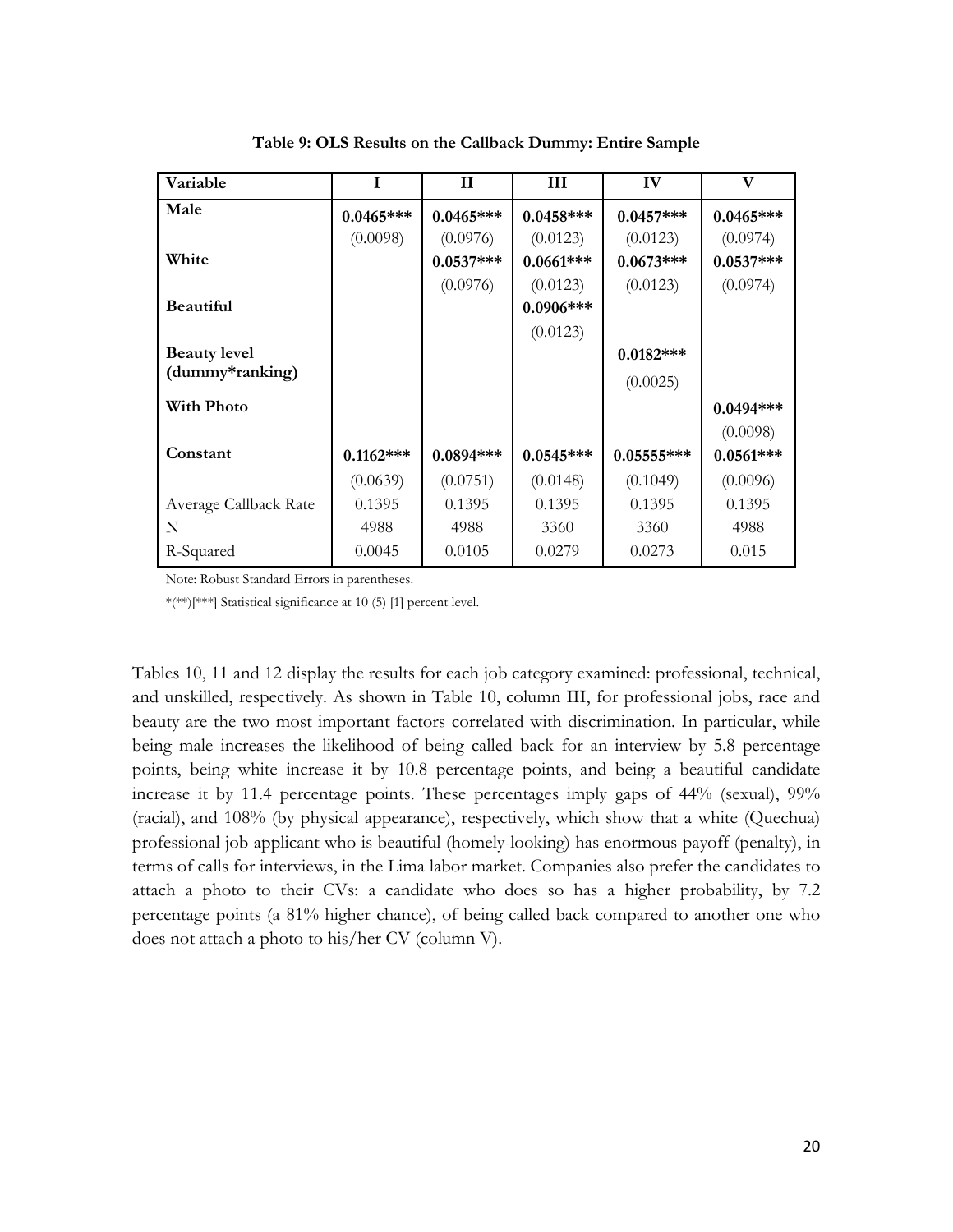| Variable              | I           | $\mathbf{I}$ | Ш           | IV           | V            |
|-----------------------|-------------|--------------|-------------|--------------|--------------|
| Male                  | $0.0444**$  | $0.0444**$   | $0.0585***$ | $0.0577***$  | $0.0444***$  |
|                       | (0.0173)    | (0.0171)     | (0.0220)    | (0.0221)     | (0.0171)     |
| White                 |             | $0.1028$ *** | $0.1075***$ | $0.1093$ *** | $0.1028$ *** |
|                       |             | (0.0171)     | (0.0220)    | (0.0221)     | (0.0171)     |
| <b>Beautiful</b>      |             |              | $0.1137***$ |              |              |
|                       |             |              | (0.0221)    |              |              |
| <b>Beauty level</b>   |             |              |             | $0.0230***$  |              |
| (dummy*ranking)       |             |              |             | (0.0045)     |              |
| <b>With Photo</b>     |             |              |             |              | $0.0722***$  |
|                       |             |              |             |              | (0.0166)     |
| Constant              | $0.1155***$ | $0.0641***$  | 0.0225      | 0.0236       | $0.0155***$  |
|                       | (0.0114)    | (0.0127)     | (0.0183)    | (0.0184)     | (0.0158)     |
| Average Callback Rate | 0.1377      | 0.1377       | 0.1377      | 0.1377       | 0.1377       |
| N                     | 1576        | 1576         | 1060        | 1060         | 1576         |
| R-Squared             | 0.0047      | 0.0264       | 0.0516      | 0.0510       | 0.0361       |

**Table 10: OLS Results on the Callback Dummy: Professional Jobs**

\*(\*\*)[\*\*\*] Statistical significance at 10 (5) [1] percent level.

Moreover, for technical jobs (Table 11), the sexual and beauty gaps are smaller, in absolute value, than those observed for professional jobs. We also see that there is no racial gap, and that the beauty gap is still higher than the gender gap (66% versus 41%, as seen in column III). Even if we include only those jobs where there is a direct contact with the public (mainly, sales), race continues to have no effect on the response rate in these types of jobs. We did not observe any "photo effect" in this case, either.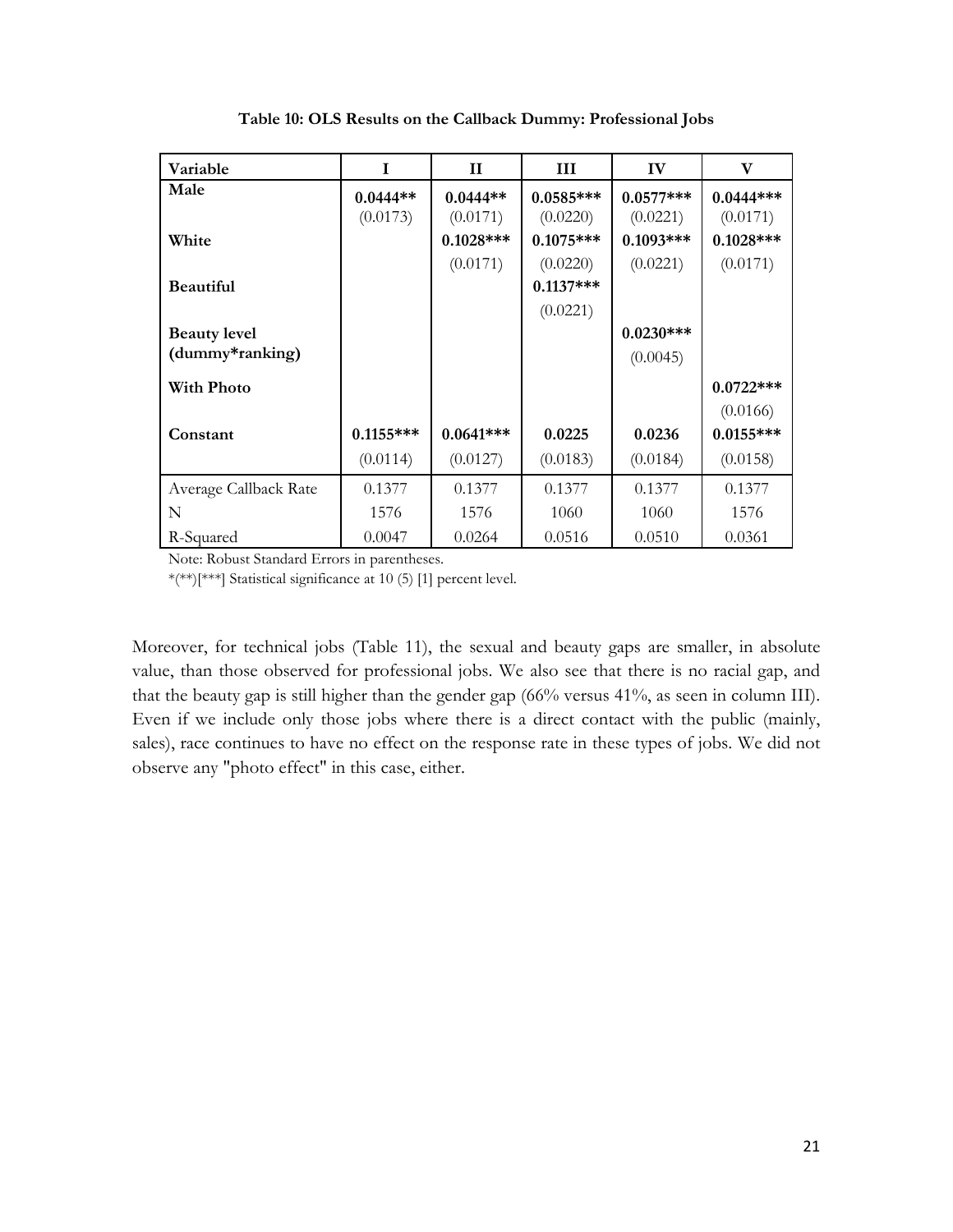| Variable              | I           | $\mathbf{I}$ | Ш           | IV          | V           |
|-----------------------|-------------|--------------|-------------|-------------|-------------|
| Male                  | $0.0520***$ | $0.0520***$  | $0.0439***$ | $0.0436***$ | $0.0520***$ |
|                       | (0.0161)    | (0.0161)     | (0.0198)    | (0.0197)    | (0.0161)    |
| White                 |             | $-0.0047$    | 0.0052      | 0.0062      | $-0.0047$   |
|                       |             | (0.0161)     | (0.0198)    | (0.0198)    | (0.0161)    |
| <b>Beautiful</b>      |             |              | $0.0640***$ |             |             |
|                       |             |              | (0.0197)    |             |             |
| <b>Beauty level</b>   |             |              |             | $0.0135***$ |             |
| (dummy*ranking)       |             |              |             | (0.0041)    |             |
| <b>With Photo</b>     |             |              |             |             | 0.0076      |
|                       |             |              |             |             | (0.0170)    |
| Constant              | $0.1004***$ | $0.1028***$  | $0.0723***$ | $0.0717***$ | $0.0977***$ |
|                       | (0.0103)    | (0.1264)     | (0.0166)    | (0.0166)    | (0.0169)    |
| Average Callback Rate | 0.1265      | 0.1265       | 0.1265      | 0.1265      | 0.1265      |
| N                     | 1692        | 1692         | 1140        | 1140        | 1692        |
| R-Squared             | 0.0061      | 0.0062       | 0.0135      | 0.0138      | 0.0063      |

**Table 11: OLS Results on the Callback Dummy: Technical Jobs**

\*(\*\*)[\*\*\*] Statistical significance at 10 (5) [1] percent level.

Finally, for the case of unskilled jobs, we find that the role of sex is marginal, while beauty and race are still the main sources of discrimination, with gaps of 75% and 66%, respectively (Table 12, column III). In turn, including a picture to the CVs increases the probability of being called in 65% (7 percentage points, as shown in column V). Why would an employer prefer to hire a beautiful female candidate instead of a homely-looking, but equally qualified candidate? One possible reason may be that this employer's customers will be more interested in demanding his services or buying his products if they are delivered by an attractive employee. If this were the case, the effect of beauty on callback rates should be higher in jobs where there is a direct contact with the public, which is not the case in our data. Another possibility is that the employer has a special taste for working with beautiful employees, in which case we would be observing a preference-based discrimination (Becker, 1957).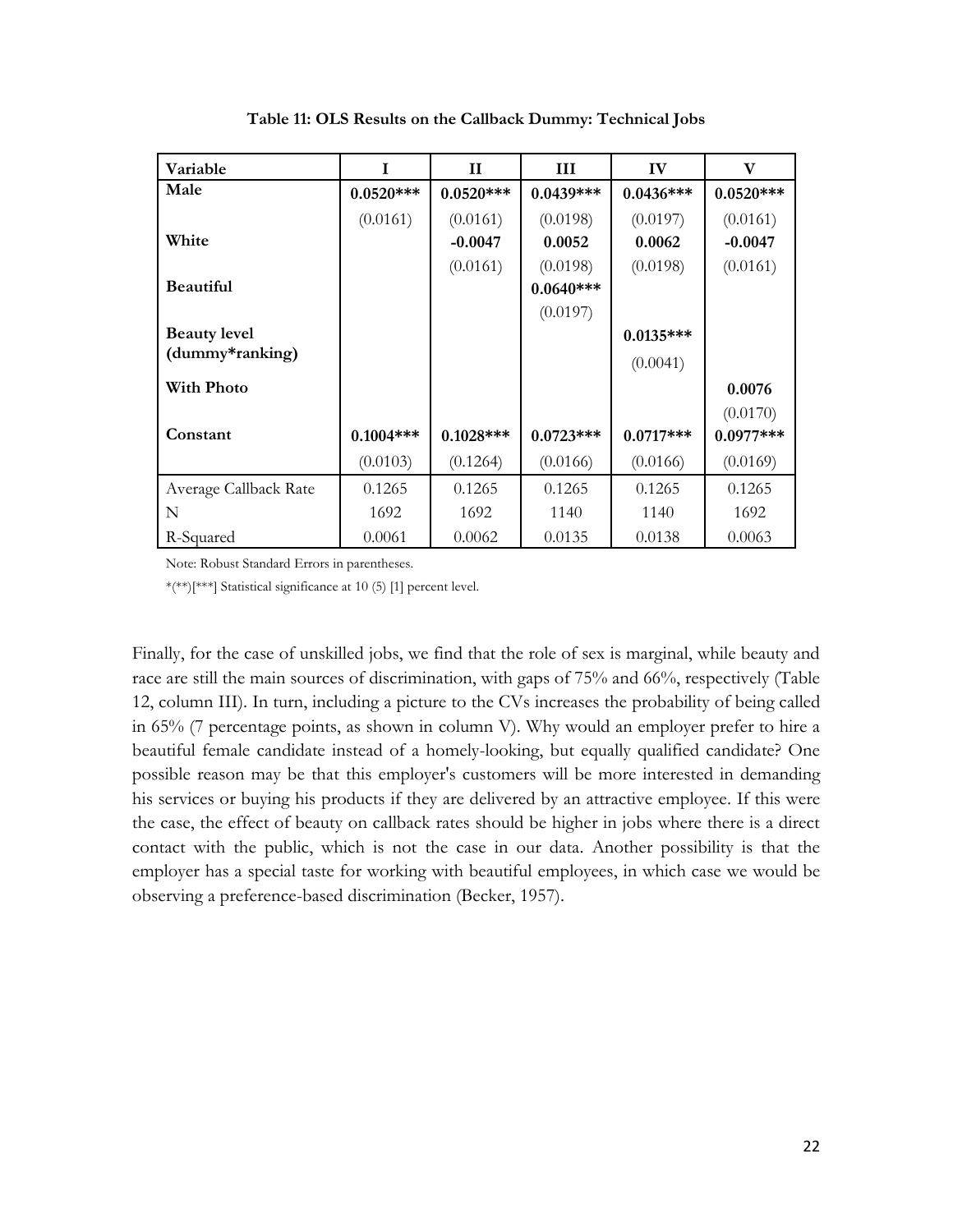| Variable                     |             | $\mathbf{I}$ | III               | IV           | $\mathbf{V}$ |
|------------------------------|-------------|--------------|-------------------|--------------|--------------|
| Male                         | $0.0430***$ | $0.0430***$  | $0.0362^{\Delta}$ | $0.0367*$    | $0.0430**$   |
|                              | (0.0174)    | (0.0173)     | (0.0221)          | (0.0221)     | (0.0172)     |
| White                        |             | $0.0663***$  | $0.0879***$       | $0.0890$ *** | $0.0663***$  |
|                              |             | (0.0173)     | (0.0221)          | (0.0221)     | (0.0172)     |
| <b>Beautiful</b>             |             |              | $0.0958***$       |              |              |
|                              |             |              | (0.0221)          |              |              |
| Beauty level (dummy*ranking) |             |              |                   | $0.0184***$  |              |
|                              |             |              |                   | (0.0045)     |              |
| <b>With Photo</b>            |             |              |                   |              | $0.0696***$  |
|                              |             |              |                   |              | (0.0172)     |
| Constant                     | $0.1325***$ | $0.0994***$  | $0.0664***$       | $0.0694***$  | $0.0525***$  |
|                              | (0.0115)    | (0.1349)     | (0.0192)          | (0.0192)     | (0.0168)     |
| Average Callback Rate        | 0.1541      | 0.1541       | 0.1541            | 0.1541       | 0.1541       |
| N                            | 1720        | 1720         | 1160              | 1160         | 1720         |
| R-Squared                    | 0.0036      | 0.0120       | 0.0313            | 0.0295       | 0.0201       |

**Table 12: OLS Results on the Callback Dummy: Unskilled Jobs**

\*(\*\*)[\*\*\*] Statistical significance at 10 (5) [1] percent level.

 $\Delta$  p-value = 0.101.

An interesting result drawn from the three previous tables in regards to the magnitude of the racial gap according to the educational level of the candidates (secondary for unskilled jobs, technical for technical jobs, and university for professional jobs) is that there is a U-shape relationship between the magnitude of the racial gap and the educational level, where the smallest racial gap occurs in technical jobs and higher ones are observed at the two ends of the educational levels considered (secondary and university). This is a result that deserves further exploration in future studies.

#### **The size of the company, the customer contact and service companies**

In order to make a richer analysis of the information collected, we examine below the econometric results splitting the sample by company size (we use the job ad size as a proxy), by whether jobs involve a direct contact with the, and by some specific economic sector of activity. Table 13 reports these results. Firstly, with respect to firm size (columns I and II), we found that, while large and medium companies strongly prefer males and, secondly, whites, for small and micro enterprises beauty seems to be the most important factor, followed by race and sex. We should remark that we are only using a proxy variable for the firm size, but it is nevertheless interesting to find that in smaller firms physical appearance plays a greater role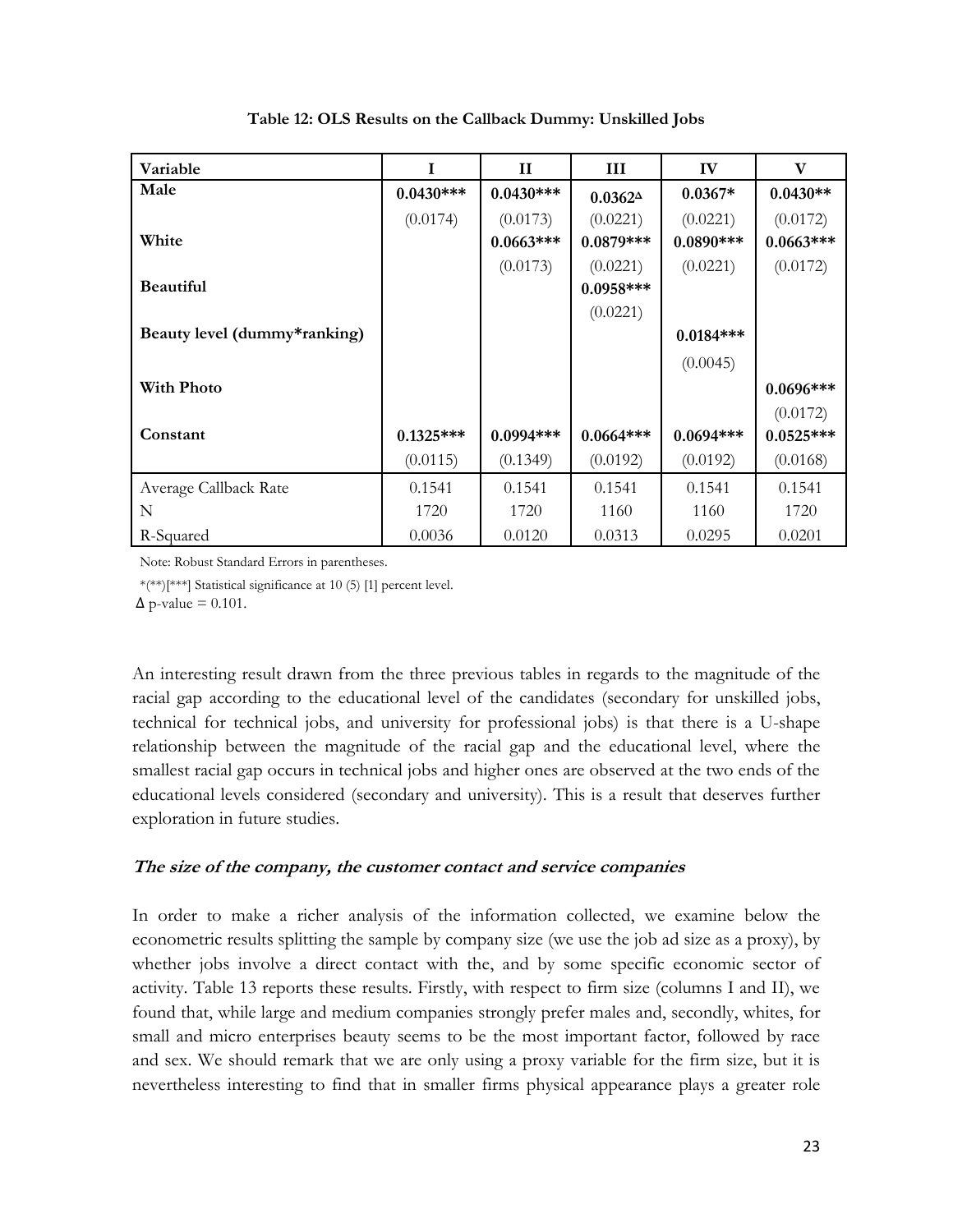than in large companies when it comes to overcoming the first hurdle in the employment selection process.

Secondly (see columns III and IV), and to our surprise, we found that for jobs that does not involve contact with the customer, beauty is the most important variable, followed by sex and race. In contrast with this result, for jobs involving contact with the customers, there is no preference for male or female candidates, while race and beauty are similarly important. Furthermore, race for jobs involving contact with the customers is similarly important than beauty for office jobs.

|                       |                     |                     | Contact with<br>Customer? |             |                                          |
|-----------------------|---------------------|---------------------|---------------------------|-------------|------------------------------------------|
|                       |                     | <b>Company Size</b> |                           |             | <b>Sectors</b>                           |
| Variable              | Large $/$<br>Medium | Small /<br>Micro    | Yes                       | $\rm No$    | Commerce,<br>consultancies<br>/ services |
|                       | (I)                 | (II)                | (III)                     | (IV)        |                                          |
| Male                  | $0.1000***$         | $0.0404***$         | $0.0318^{\nabla}$         | $0.0536***$ | $0.0385*$                                |
|                       | (0.0371)            | (0.0131)            | (0.0209)                  | (0.0152)    | (0.0197)                                 |
| White                 | $0.0905**$          | $0.0623***$         | $0.0953***$               | 0.0499***   | $0.0799***$                              |
|                       | (0.0371)            | (0.0131)            | (0.0209)                  | (0.0152)    | (0.0197)                                 |
| <b>Beautiful</b>      | $0.0775**$          | $0.0952***$         | $0.0857***$               | $0.0931***$ | $0.1223***$                              |
|                       | (0.0371)            | (0.0131)            | (0.0208)                  | (0.0153)    | (0.0197)                                 |
| Constant              | $0.0490^{\Delta}$   | $0.0520***$         | $0.0537***$               | $0.0551***$ | $0.0420***$                              |
|                       | (0.0322)            | (0.0109)            | (0.0182)                  | (0.0128)    | (0.0161)                                 |
| Average Callback Rate | 0.1379              | 0.1390              | 0.1453                    | 0.1362      | 0.1471                                   |
| N                     | 420                 | 2920                | 1196                      | 2164        | 1352                                     |
| R-Squared             | 0.0404              | 0.0284              | 0.0322                    | 0.0271      | 0.0419                                   |

**Table 13: Size of the company, customer contact, and trade and services**

Note: Robust Standard Errors in parentheses.

\*(\*\*)[\*\*\*] Statistical significance at 10 (5) [1] percent level.

 $\nabla$  p-value= 0.125.

 $\Delta$  p-value = 0.131.

Thirdly, given that 40% of the companies we sent the CVs to (see Annex 1) belong to the sectors of retail and wholesale, consultancy, and manufacture, we examined the regression results for these sectors. As shown in column V of table 13, beauty is the most significantly correlated variable with the callback rates. Its importance is similar in magnitude to that of the combined effect of being male and white.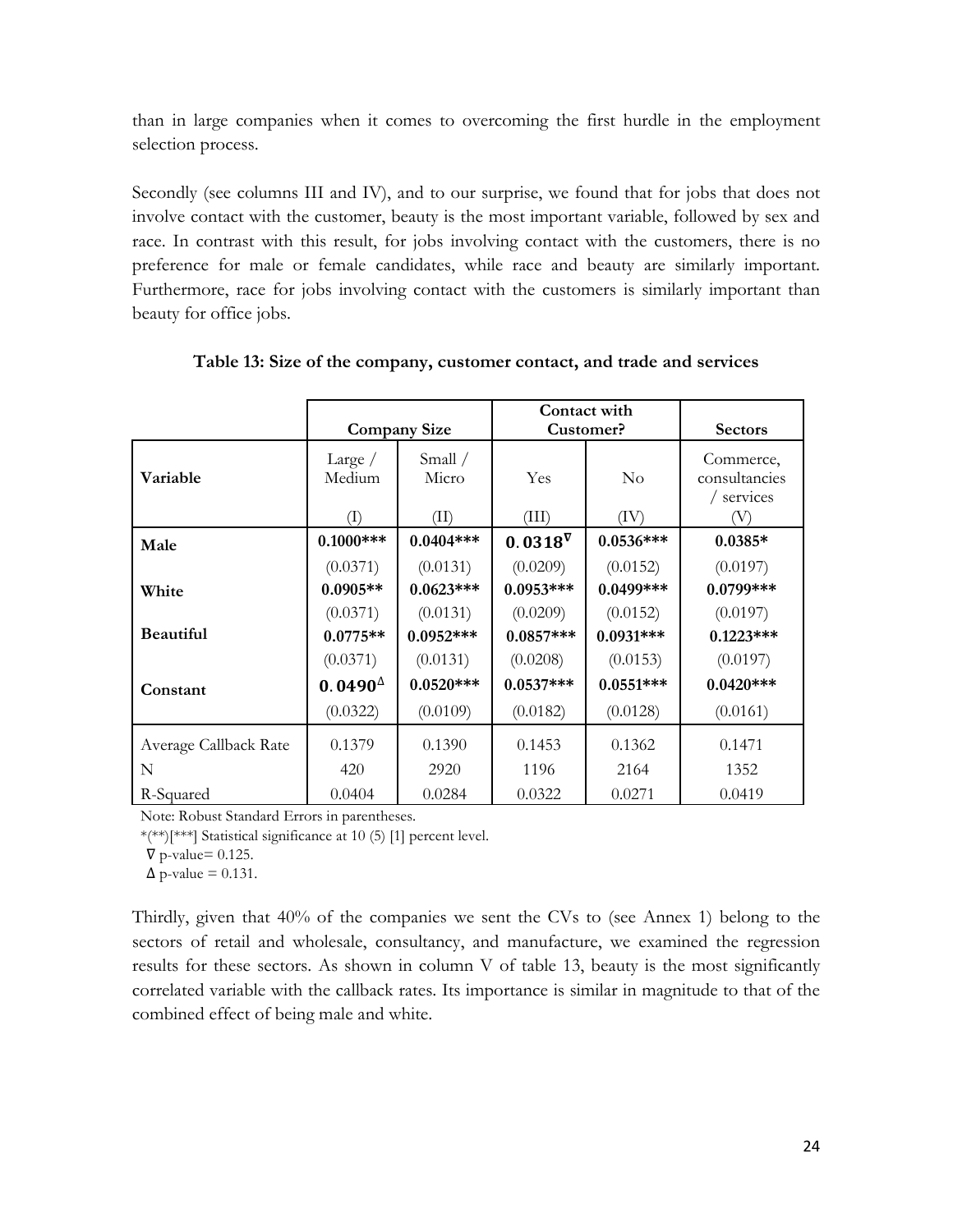#### **5. Conclusion**

This paper has shown statistical evidence about the existence -and magnitude- of discrimination based on physical appearance, race, and sex (which we call gaps) in the labor market of Lima. Figure 1 summarizes the main findings regarding the magnitude of those gaps, shown in each of the three axes. In reading the graph, if the resulting shape is an equilateral triangle, this would mean that there are equal-sized gaps. Also, smaller triangles indicate smaller gaps in magnitude.



#### **Figure 1: Impact of beauty, race and sex on the callback rate**

As we can see, then, for the entire sample (blue solid line), the beauty gap more than doubles the sexual gap, and is 1.5 times the racial gap. This result is in turn mainly explained by the discrimination observed in professional jobs (green, dashed line) and unskilled jobs (purple, dashed line with a star), which show larger triangles, and exhibit higher discrimination rates by beauty and race.

Our results provide quite unprecedented indicators on labor market discrimination in Peru. Although we are only examining the first stage of the selection process, we believe that the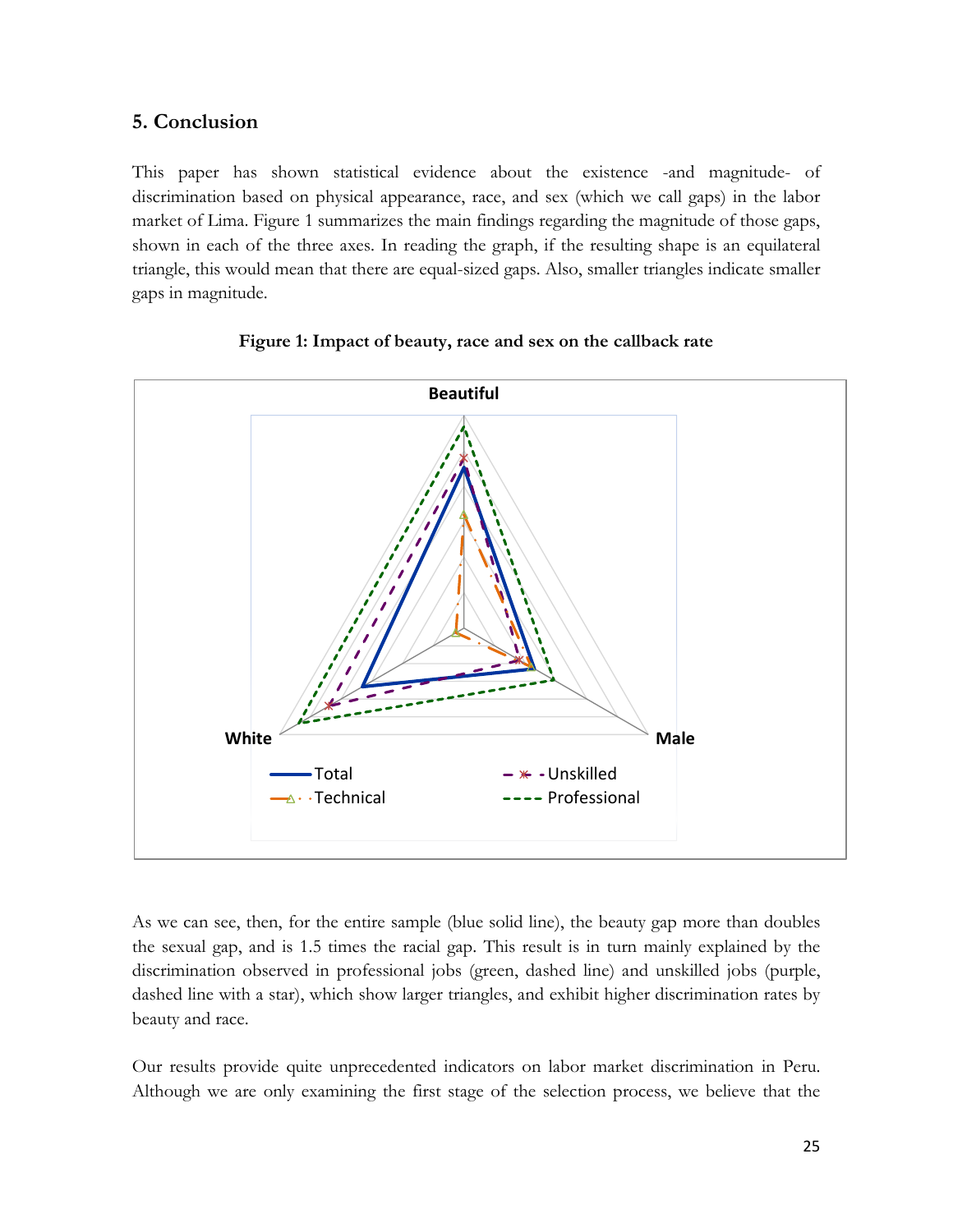results are extremely important for labor market analysis Lima, because we suspect that in the second phase of the selection (the interviews) there is an even bigger room for discrimination.

While all forms of discrimination are reprehensible, the magnitude of that based on looks it strikingly large in professional and unskilled jobs. As discussed herein, this discrimination based on looks happens not only in jobs where there is a direct contact with the customer, but also in office jobs.

We hope that the results of this study will contribute to discuss this complex subject, and to design solutions to mitigate the problem.

#### **6. References**

Banerjee, Abhijit, Marianne Bertrand, SaugatoDatta & Sendhil Mullainathan (2009). "Labor Market Discrimination in Delhi: Evidence from a Field Experiment," *Journal of Comparative Economics*, 37, pp.14-27.

Becker, Gary (1957). *The Economics of Discrimination*. The University of Chicago Press.

Bertrand, Marianne & Sendhil Mullainathan (2004). "Are Emily and Greg More Employable than Lakisha and Jamal? A Field Experiment on Labor Market Discrimination," *American Economic Review*, 94(4); pp. 991-1013.

Bravo, David, Claudia Sanhueza & Sergio Urzúa (2009). "Using an Experimental Approach to Identify Labor Market Discrimination Based on Gender and Social Class in a Developing Economy," Unpublished Working Paper.

Carlsson, Magnus & Dan-Olof Rooth (2006). "Evidence of Ethnic Discrimination in the Swedish Labor Market Using Experimental Data," *IZA Discussion Paper* No. 2281.Bonn: Institute for the Study of Labor (IZA).

Galarza, Francisco & Gustavo Yamada (2012). "Labor Market Discrimination in Lima, Peru: Evidence from a Field Experiment ". *CIUP Working Paper* No. 12-3. Lima: CIUP.

Hamermesh, Daniel S. (2006). "Changing looks and changing "discrimination". The beauty of economists," *Economics Letters,* 93(3); pp.405-412.

Hamermesh, Daniel S. & Jason Abrevaya (2012). "Beauty is the promise of happiness?," *IZA Discussion Paper* 5600. Bonn: IZA.

Hamermesh, Daniel S. (2011). *Beauty Pays*. Why Attractive People Are More Successful. *Princeton. NJ: Princeton University*.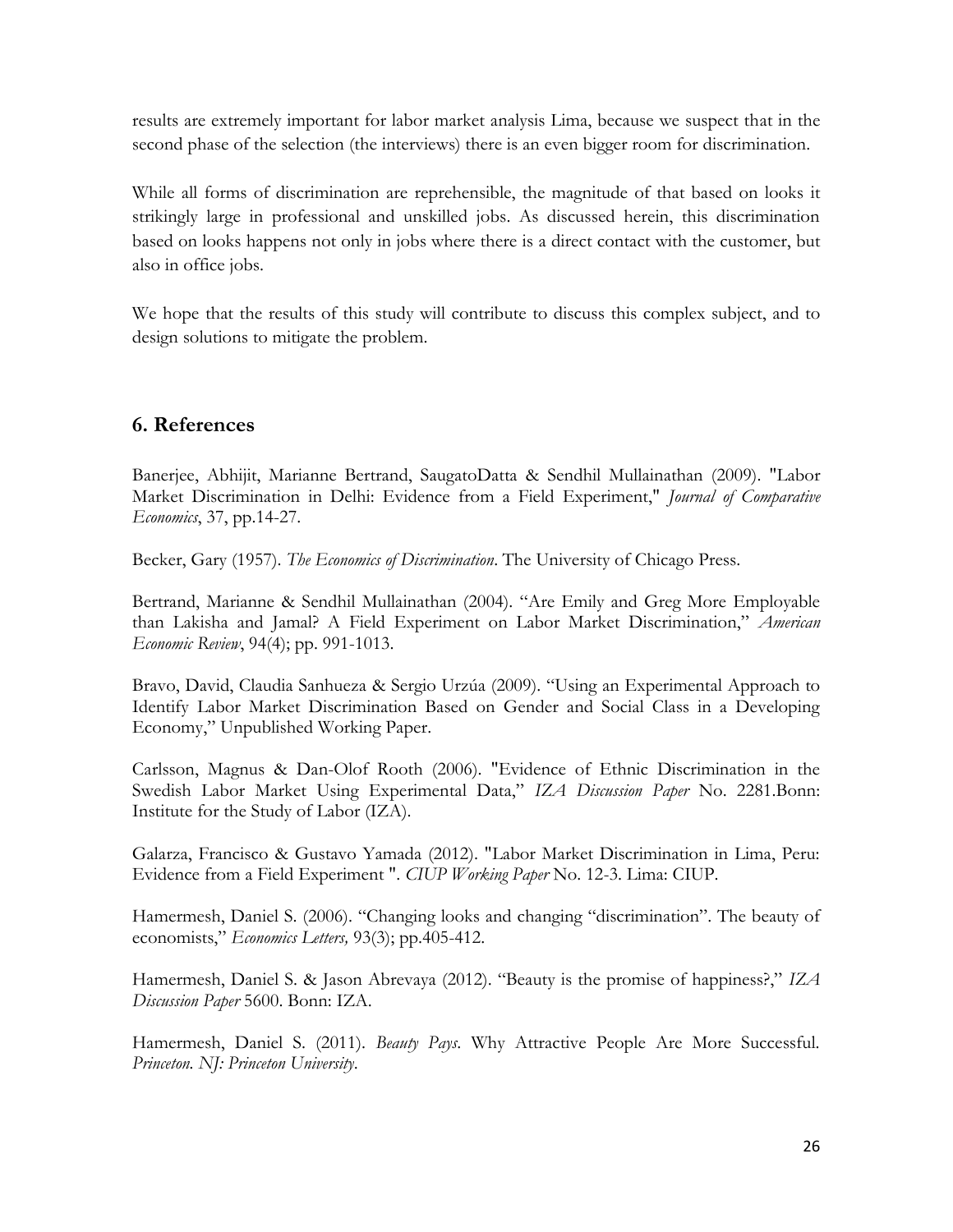Hamermesh, Daniel S. & Jeff E. Biddle (1994). "Beauty and the Labor Market," *American Economic Review*, 84(5), pp.1174-1194.

Hamermesh, Daniel S. & Jeff E. Biddle (1998). "Beauty, Productivity and Discrimination: Lawyer´s Looks and Lucre," *Journal of Labor Economics,* 16(1); pp.172-201.

Heilman, Madeleine E. & Lois Saruwatari (1979). "When beauty is beastly: The effects of appearance and sex on evaluations of job applicants for managerial and nonmanagerial jobs," *Organization Behavior and Human Decision Processes,* 23(3); pp. 360-372.

Kaas, Leo & Christian Manger (2010), "Ethnic Discrimination in Germany's Labour Market: A Field Experiment," IZA *Discussion Paper* No. 4741.

Langlois, Judith & Lori Roggman (1990). "Attractive Faces are Only Average," *Psychological Science*, 1(2), pp.115-121.

List, John A. & Imran Rasul (2011). "Field Experiments in Labor Economics," *Handbook of Labor Economics,* Volume 4a.

López, Florencia, Martín A. Rossi, & Sergio Urzúa (2013). "The Labor Market Return to an Attractive Face: Evidence from a Field Experiment," *Economics Letters*, 118(1); pp.170-172*.*

Möbius, Markus & Tania Rosenbalt (2006). "Why Beauty Matters," *American Economic Review*, 96(1), pp.222-235.

Moreno, Martín, Hugo Ñopo, Jaime Saavedra, & Máximo Torero (2012). "Gender and Racial Discrimination in Hiring: A Pseudo Audit Study for Three Selected Occupations in Metropolitan Lima," *World Development,* 40(2); pp. 315-328*.*

Ruffle, Bradley J. & Ze'ev Shtudiner (2010). "Are Good-Looking People More Employable?," *Discussion Paper* No. 10-06, Ben-Gurion University, Economics Department, Israel.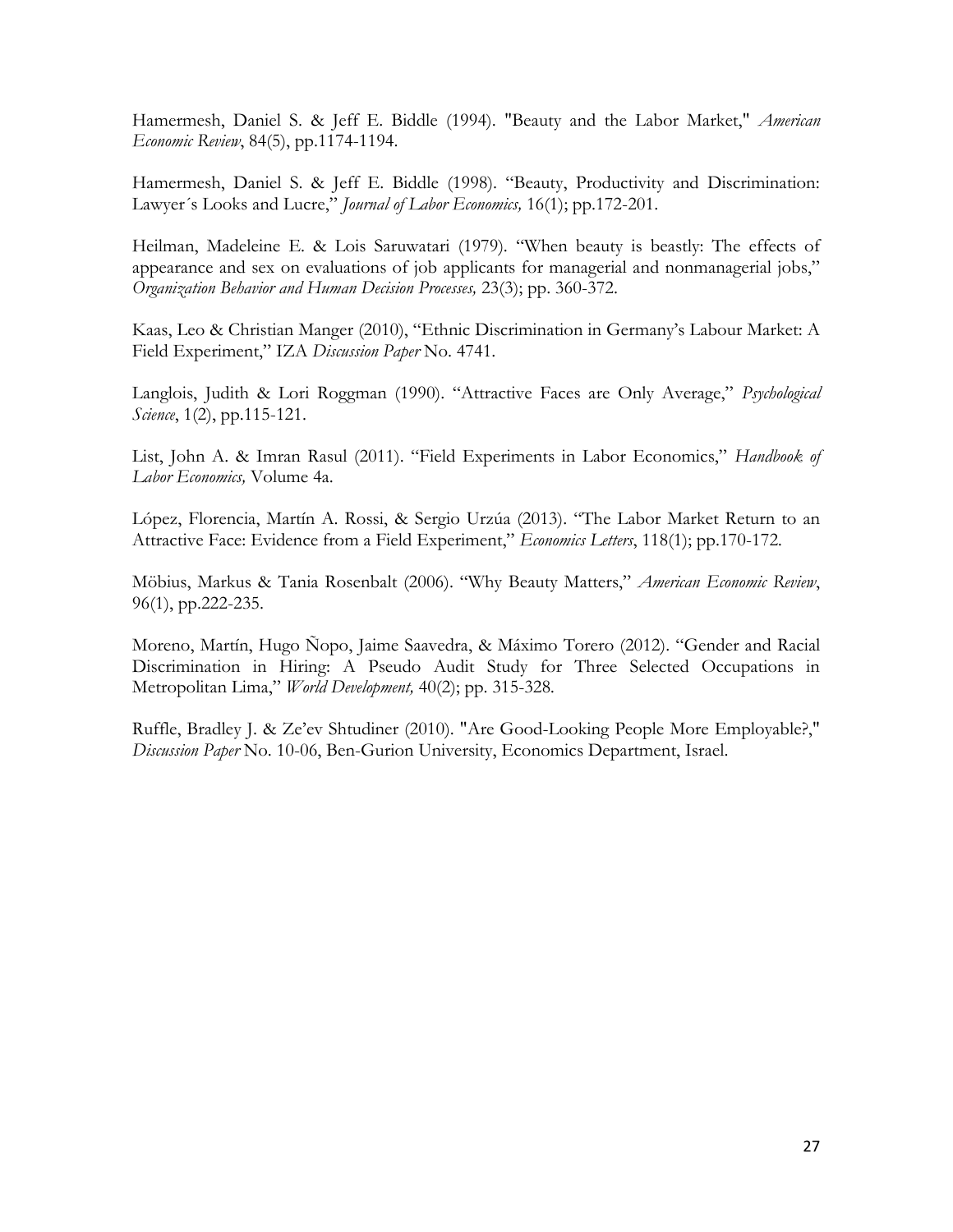#### **Annexes**

#### **Annex 1: Summary Indicators**

| <b>Job Applicants</b><br>Characteristics | Race                 | White                                                  | 2494 | 50.00%   |
|------------------------------------------|----------------------|--------------------------------------------------------|------|----------|
|                                          |                      | Quechua                                                | 2494 | 50.00%   |
|                                          | Sex                  | Male                                                   | 2494 | 50.00%   |
|                                          |                      | Female                                                 | 2494 | 50.00%   |
|                                          | Treatment            | No Photo                                               | 1628 | 32.64%   |
|                                          |                      | Homely                                                 | 1684 | 33.76%   |
|                                          |                      | Beautiful                                              | 1676 | 33.60%   |
|                                          | Job<br>Category      | Professional                                           | 1576 | 31.60%   |
|                                          |                      | Technical                                              | 1692 | 33.92%   |
|                                          |                      | Unskilled                                              | 1720 | 34.48%   |
|                                          | Job<br>Experience    | None                                                   | 4084 | 81.88%   |
| Jobs<br>Characteristics                  |                      | Up to 1 year                                           | 428  | 8.58%    |
|                                          |                      | Between 1 & 2 years                                    | 436  | 8.74%    |
|                                          |                      | 3 or more years                                        | 40   | $0.80\%$ |
|                                          | Public /<br>Office   | Contact with the Public                                | 3164 | 63.43%   |
|                                          |                      | Office                                                 | 1824 | 36.57%   |
| Company's<br>Characteristics             | Size of<br>Company * | 1: Micro                                               | 3037 | 60.89%   |
|                                          |                      | $\overline{2}$                                         | 1035 | 20.75%   |
|                                          |                      | 3: Medium                                              | 496  | $9.94\%$ |
|                                          |                      | 4                                                      | 224  | 4.49%    |
|                                          |                      | 5: Large                                               | 172  | 3.45%    |
|                                          | Economic<br>Sector   | Wholesale and retail                                   | 804  | 16.12%   |
|                                          |                      | Consultancy (professional,<br>technical or scientific) | 628  | 12.59%   |
|                                          |                      | Manufacturing                                          | 572  | 11.47%   |
|                                          |                      | Others                                                 |      | 59.82%   |
|                                          |                      |                                                        | 2984 |          |

\* Based on size of job ads. 24 Job ads were gathered from Aptitus online.